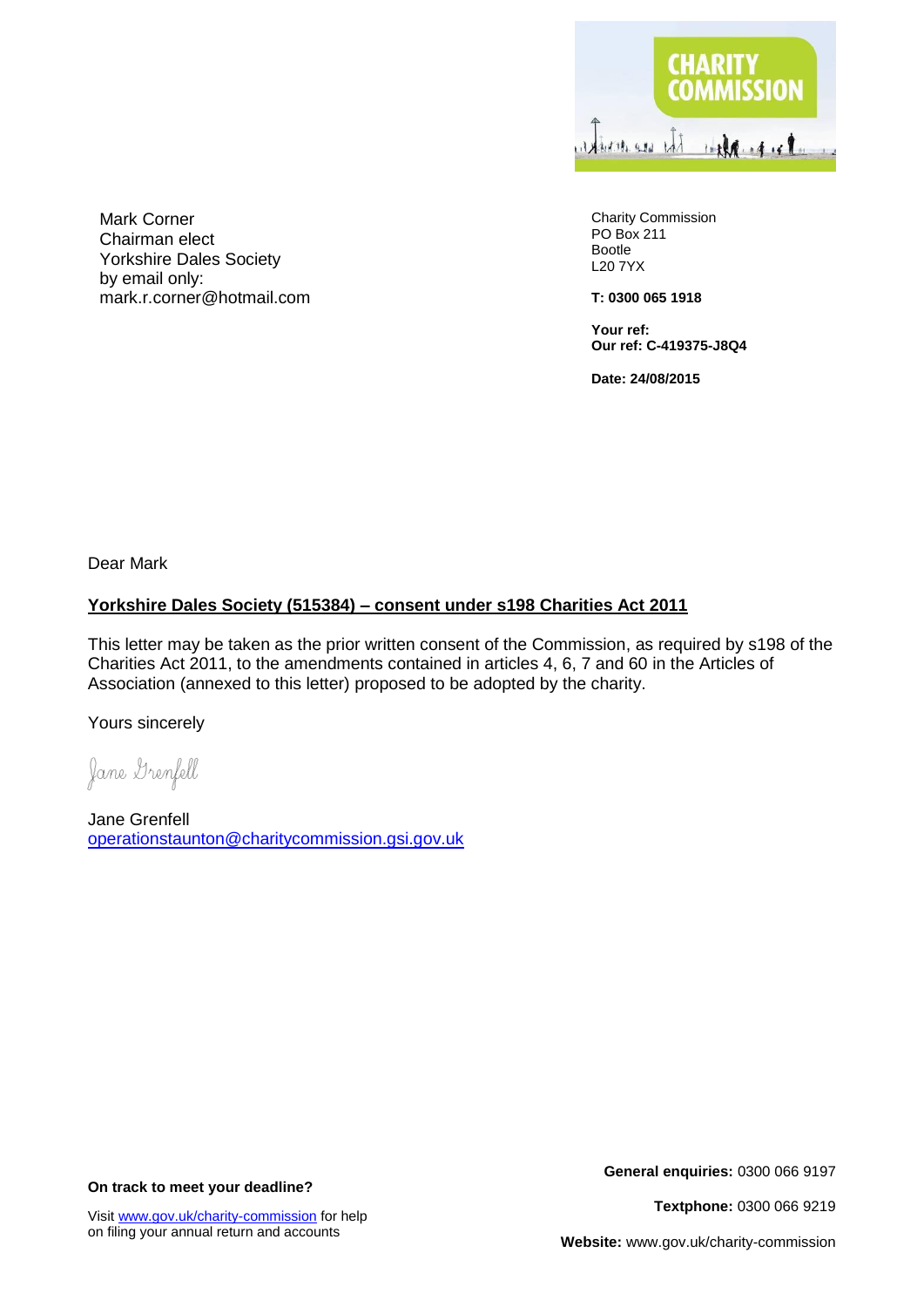These explanatory notes are for advice and reference only and in no way form part of the text of the Articles of Association.

Details about the requirements of the Companies Act 2006 are available from Companies House [www.companieshouse.gov.uk](http://www.companieshouse.gov.uk/) and our

website [www.charitycommission.gov.uk.](http://www.charitycommission.gov.uk/)

Insert company name

**Article 1** - Insert company name. In general, the Commission can accept any name but has the power to direct registered charity names to be changed in the circumstances set out in section 42(2) of the Charities Act 2011, which are explained in our guidance *Registering as aCharity* (CC21) and in our Operational Guidance *Names of charities* available on our website. In very broad terms, the name should not be offensive, or identical to (or too like) the name of any other charity, or likely to mislead the public about its purposes, activities, status, or connections.

**Article 2** - The articles include reference to a company secretary. Having a company secretary is no longer a legal requirement. Accordingly, the references to the company secretary are such that the charity can operate without one if it wishes to do so. Apart from the definition of'secretary' and 'officers'in this interpretation article, there are also references to the secretary in articles, 41(3) and article 48.

# **COMPANY NOT HAVING A SHARE CAPITAL**

# **Articles of Association for a Charitable Company**

## **Articles of Association of The Yorkshire Dales Society**

**1 The company's name is The Yorkshire Dales Society** (and in this document it is called the 'charity').

## **Interpretation**

2 In the articles:

'address' means a postal address or, for the purposes of electronic communication, a fax number, an e-mail or postal address or a telephone number for receiving text messages in each case registered with the charity;

'the articles' means the charity's articles of association;

'the charity' means the company intended to be regulated by the articles;

'clear days' in relation to the period of a notice means a period excluding:

- the day when the notice is given or deemed to be given; and
- the day for which it is given or on which it is to take effect;

'the Commission' means the Charity Commission for England and Wales;

'Companies Acts' means the Companies Acts (as defined in section 2 of the Companies Act 2006) insofar as they apply to the charity;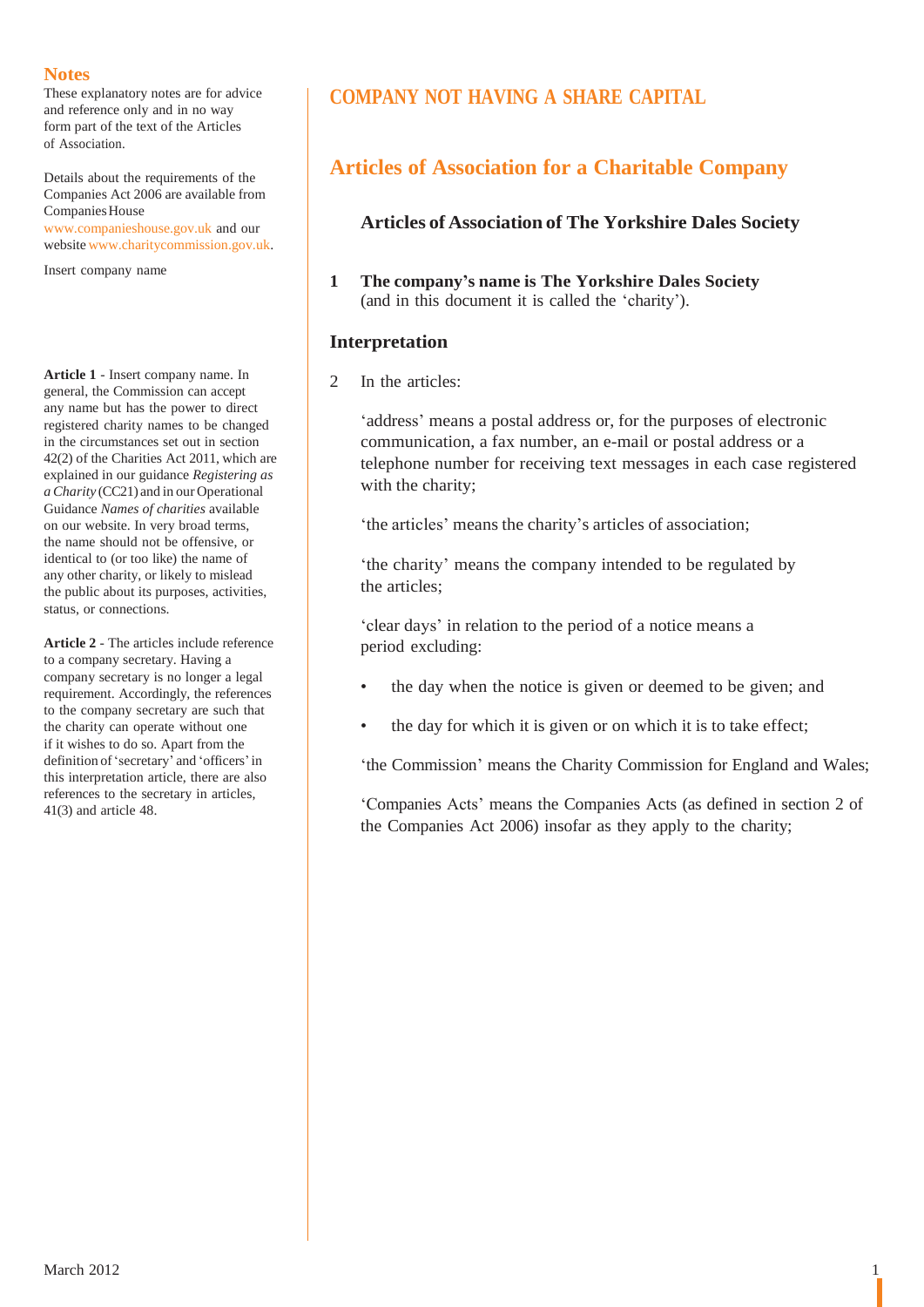'the directors' means the directors of the charity. The directors are charity trustees as defined by section 177 of the Charities Act 2011;

'document' includes, unless otherwise specified, any document sent or supplied in electronic form;

'electronic form' has the meaning given in section 1168 of the Companies Act 2006;

'the memorandum' means the charity's memorandum of association;

'officers' includes the directors and the secretary (if any);

'the seal' means the common seal of the charity if it has one;

'secretary' means any person appointed to perform the duties of the secretary of the charity;

'the United Kingdom' means Great Britain and Northern Ireland; and

words importing one gender shall include all genders, and the singular includes the plural and vice versa.

Unless the context otherwise requires words or expressions contained in the articles have the same meaning as in the Companies Acts but excluding any statutory modification not in force when this constitution becomes binding on the charity.

Apart from the exception mentioned in the previous paragraph a reference to an Act of Parliament includes any statutory modification or re-enactment of it for the time being in force.

### **Liability of members**

- 3 The liability of the members is limited to a sum not exceeding  $\pounds 1$ , being the amount that each member undertakes to contribute to the assets of the charity in the event of its being wound up while he, she or it is a member or within one year after he, she or it ceases to be a member, for:
	- (1) payment of the charity's debts and liabilities incurred before he, she or it ceases to be a member;
	- (2) payment of the costs, charges and expenses of winding up; and
	- (3) adjustment of the rights of the contributories among themselves.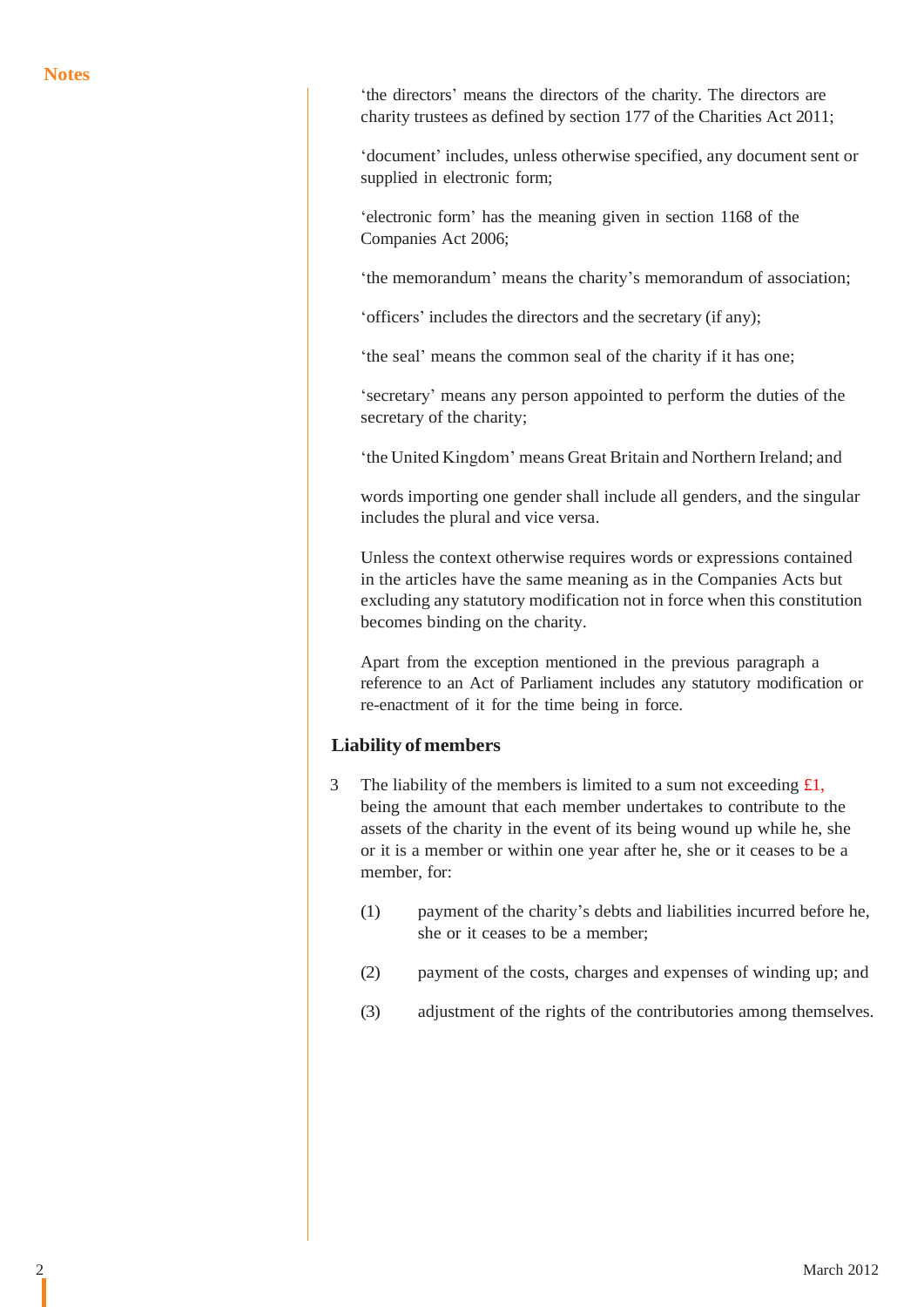**Article 4** - The articles of a noncharitable company are not required to have objects. However, a charitable company's articles must specifically restrict the company to only furthering charitable objects.

Insert the purpose(s) for which the company has been formed. A charity's objects must be expressed in exclusively charitable terms. Guidance is available in*Choosing and Preparing a Governing Document* (CC22). The key elements to include are:

- the purpose itself (eg establishing and running a school)
- the people who can benefit; and if appropriate
- any geographic limits which may be needed to define the area of benefit. This will not always be necessary. If you do include an area of benefit, it is common to define it by reference to a local government area: this has the advantage of clarity and simplicity, but can create problems if the area is subsequently altered or abolished.

**Article 5** - It is useful to include these powers to avoid any misunderstanding of the nature of the key powers available to the charity and the conditions that have to be met when exercising the powers. Examples of powers that companies already have include a power to insure and a power to amend the articles of association: note however that this power of amendment may in certain circumstances only be exercised with our prior consent under s.198 of the Charities Act 2011 (see our Operational Guidance *Alterations to governing documents: charitable companies* on our website).

**Article 5(1)** -This provides a general power to raise funds through a wide variety of methods including inviting and receiving donations and legacies. The only restriction here is that it does not allow the charity to engage in taxable permanent trading for the purpose of raising funds. (Trading on a small scale is allowed. HM Revenue & Customs provides guidance on the tax treatment of different sorts of trading.) If your charity is likely to raise funds from trading, our guidance *Trustees, trading and tax* (CC35) provides detailed advice. The terms of this power do not prevent trading in order to carry out the charity's objects - for example,

# **Objects**

- 4 The charity's objects ('Objects') are specifically restricted to the following:
	- 1. To promote for the benefit of the public the conservation of the landscape, biodiversity and cultural heritage of the Yorkshire Dales National Park and adjacent areas, and the social and economic wellbeing of its local communities; and to encourage others to engage with, understand, enjoy and protect these areas.
	- 2. In pursuance of the above, to advance the education of the public.

## **Powers**

- 5 The charity has power to do anything which is calculated to further its Object(s) or is conducive or incidental to doing so. In particular, the charity has power:
	- (1) to raise funds. In doing so, the charity must not undertake any taxable permanent trading activity and must comply with any relevant statutory regulations;
	- (2) to buy, take on lease or in exchange, hire or otherwise acquire any property and to maintain and equip it for use;
	- (3) to sell, lease or otherwise dispose of all or any part of the property belonging to the charity. In exercising this power, the charity must comply as appropriate with sections 117 and 122 of the Charities Act 2011.
	- (4) to borrow money and to charge the whole or any part of the property belonging to the charity as security for repayment of the money borrowed or as security for a grant or the discharge of an obligation. The charity must comply as appropriate with sections 124 - 126 of the Charities Act 2011 if it wishes to mortgage land;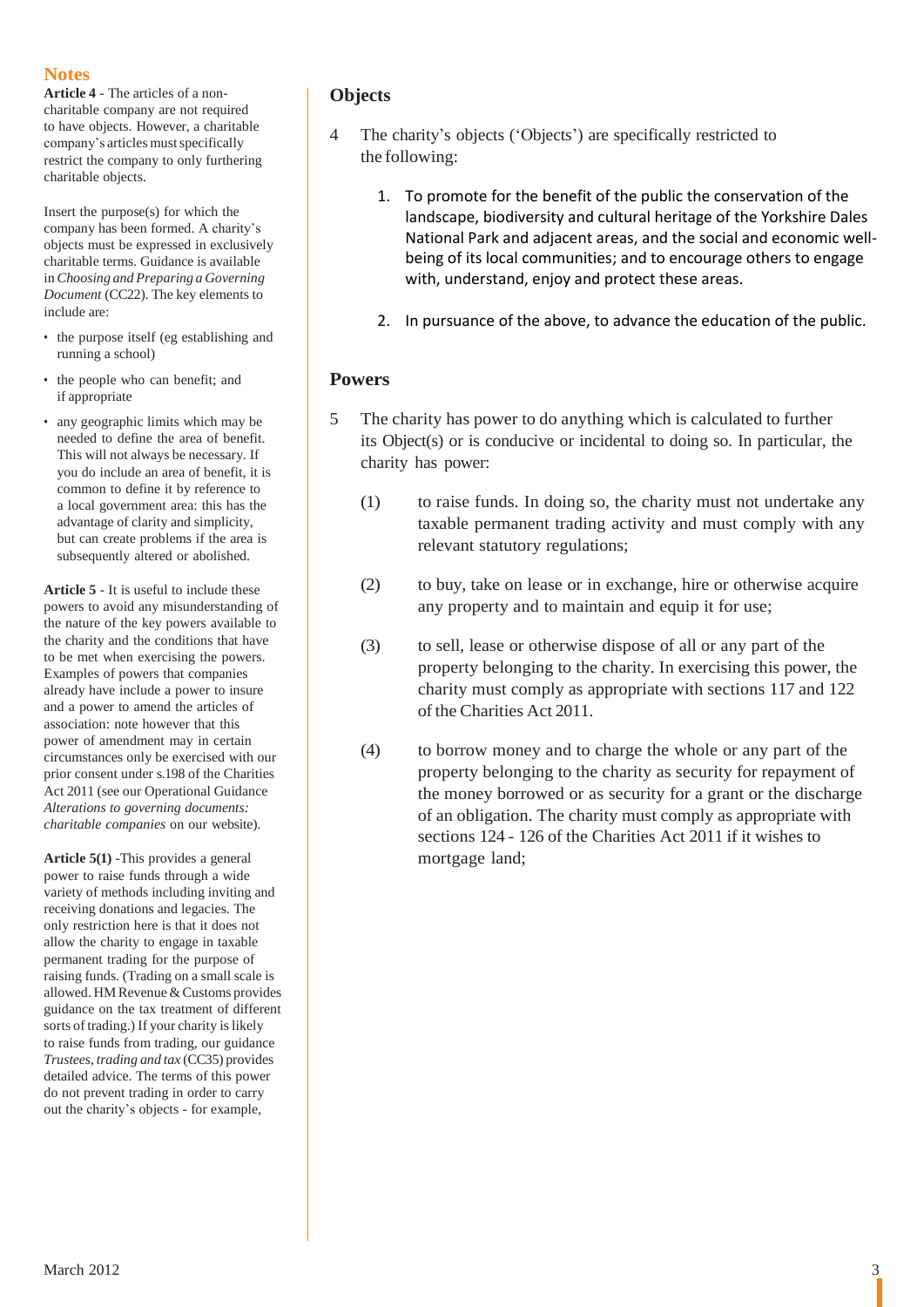an educational charity can charge fees for the educational services it provides.

**Article 5(2)** - This power is helpful if the charity is to acquire property either for use as office premises or functionally (such as a playground or school site). Our guidance*AcquiringLand*(CC33)contains further guidance on the issue.

**Article 5(3)** - This power enables the charity to dispose of its property. Sections 117 - 122 of the Charities Act 2011, apply to most charities and require compliance with certain conditions to ensure that charity property is disposed of for the best terms reasonably obtainable. Our guidance *Sales, leases, transfers or mortgages: What trustees need to know about disposing of charity land* (CC28) provides more information about this.

**Article 5(4)** - This provides the company with an explicit power to borrow. It also makes clear that if this power involves securing the loan on land of the charity, it must comply with the requirements of the Charities Act 2011.Briefly, the directors are required to take advice and provide certain certificates/statements when they are borrowing money by way of mortgage. Our Operational Guidance *Borrowing and mortgages* on our website provides detailed information on this.

**Article 5(9)** - This power cannot be used to employ directors as staff. See article 7.

**Article 5(10)** - The Trustee Act 2000 provides wide powers of investment and requires the charity to take advice and to consider the need to invest in a range of different investments. Our guidance *Investment of Charitable Funds: Basic Principles* (CC14) provides more information about charity investments. We strongly recommend that the directors record any investment policy in writing; they are legally required to do so if they delegate their investment function to an investment manager. The powers to employ agents, nominees and custodians are of particular use where the charity wishes to use an investment manager.

**Article 6** - Application of income and property

**(1)** reflects charity law requirements that the income and property of a charity must be applied solely to further its objects and not to benefit the charity directors (except as permitted by the governing document - see article 7 - or other express power). The directors have a duty to ensure that the funds are correctly applied in accordance with this principle.

- (5) to co-operate with other charities, voluntary bodies and statutory authorities and to exchange information and advice with them;
- (6) to establish or support any charitable trusts, associations or institutions formed for any of the charitable purposes included in the Objects;
- (7) to acquire, merge with or to enter into any partnership or joint venture arrangement with any other charity;
- (8) to set aside income as a reserve against future expenditure but only in accordance with a written policy about reserves;
- (9) to employ and remunerate such staff as are necessary for carrying out the work of the charity. The charity may employ or remunerate a director only to the extent it is permitted to do so by article 7 and provided it complies with the conditions in that article;
- (10) to:
	- (a) deposit or invest funds;
	- (b) employ a professional fund-manager; and
	- (c) arrange for the investments or other property of the charity to be held in the name of a nominee;

in the same manner and subject to the same conditions as the trustees of a trust are permitted to do by the Trustee Act 2000;

- (11) to provide indemnity insurance for the directors in accordance with, and subject to the conditions in, section 189 of the Charities Act 2011;
- (12) to pay out of the funds of the charity the costs of forming and registering the charity both as a company and as a charity.

## **Application of income and property**

- 6 (1) The income and property of the charity shall be applied solely towards the promotion of the Objects.
	- (2) (a) A director is entitled to be reimbursed from the property of the charity or may pay out of such property reasonable expenses properly incurred by him or her when acting on behalf of the charity.
		- (b) A director may benefit from trustee indemnity insurance cover purchased at the charity's expense in accordance with, and subject to the conditions in, section 189 of the Charities Act 2011.
		- (c) A director may receive an indemnity from the charity in the circumstances specified in article 57.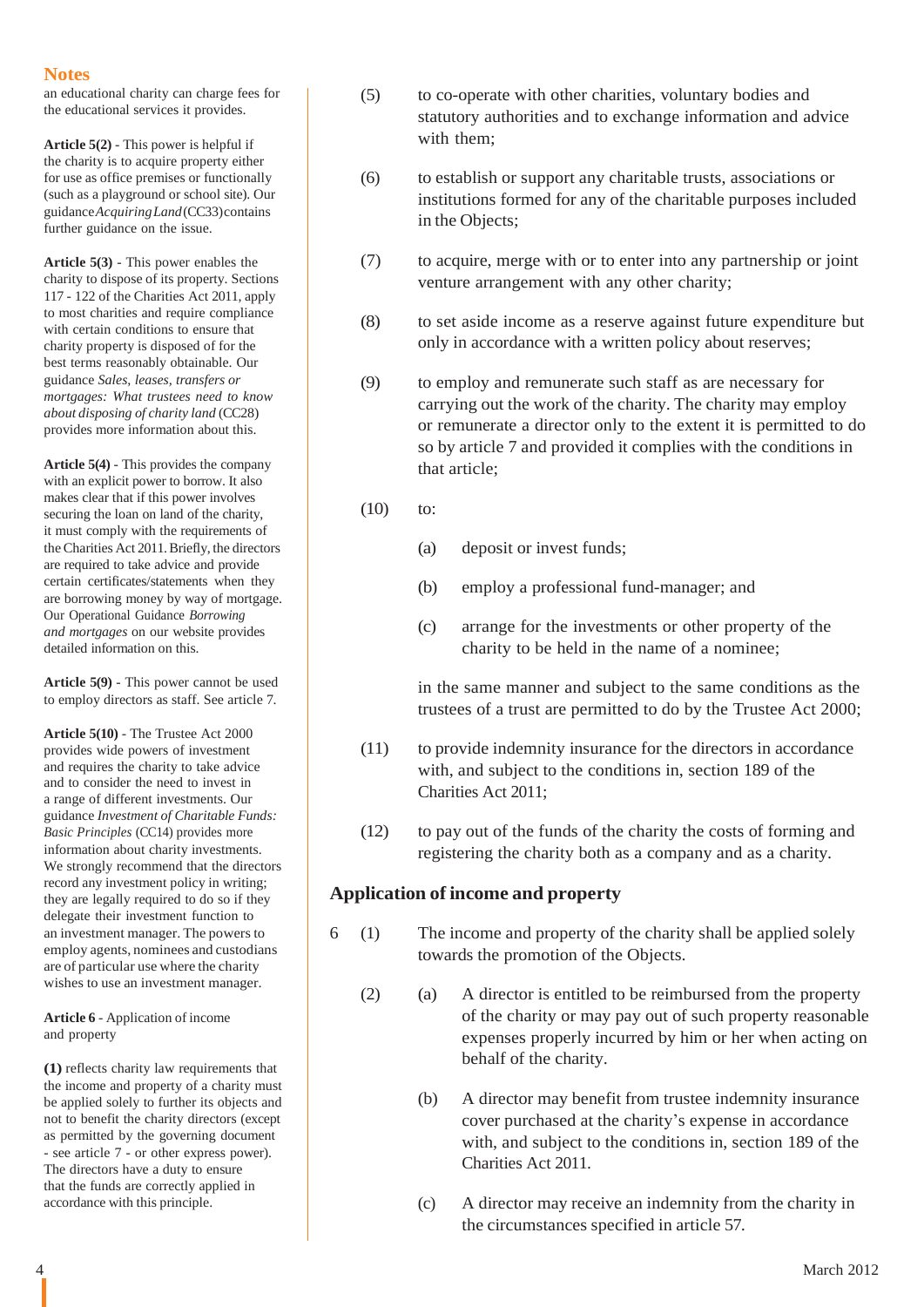**(2)** sets out a director's entitlement to reasonable expenses and reflects the provisions in the Charities Act 2011 about a charity director's entitlement to benefit from trustee indemnity insurance. It is included in the articles of association to inform people involved with the charity.

**Article 7** - Directors are under a specific duty to avoid a situation in which they have, or can have, a direct or indirect interest that conflicts, or possibly may conflict, with the interests of the company (section 175(1) of the Companies Act 2006). This duty can be modified as regards a conflict of interests arising in relation to a transaction or arrangement with the company if it is permitted by the company's articles of association (section 175(3) of the Companies Act 2006).

Where a benefit is authorised by an order of the Court or of the Charity Commission, the duty to avoid a conflict of interests does not arise (section 105(9) of the Charities Act 2011).

In addition, authorisation may be given by the unconflicted directors to a conflict of interests where the company's constitution includes a provision enabling them to provide such authorisation (section 175(5) of the Companies Act 2006).

**Article 7** provides the necessary structure for all the benefits either to be specifically authorised by the articles within the terms of section 175(3) of the Companies Act 2006 (as modified by section 181 for charitable companies) or to be authorised by the Commission so that the duty in section 175(1) of the Companies Act 2006 does not apply. In addition, because of the specific duty of section 175 of the Companies Act 2006, some provision has been made for conflicts of duties where a director owes a duty of loyalty to another organisation but the unconflicted directors consider it is in the best interests of the charity for that director to continue as a director. This provision can be found at article 9.

Benefits and payments to charity directors and connected persons – Charity directors may only benefit from their charity if they have express legal authorisation to

- (d) A director may not receive any other benefit or payment unless it is authorised by article 7.
- (3) Subject to article 7, none of the income or property of the charity may be paid or transferred directly or indirectly by way of dividend bonus or otherwise by way of profit to any member of the charity. This does not prevent a member who is not also a director receiving:
	- (a) a benefit from the charity in the capacity of a beneficiary of the charity;
	- (b) reasonable and proper remuneration for any goods or services supplied to the charity.

## **Benefits and payments to charity directors and connected persons**

## 7 (1) **General provisions**

No director or connected person may:

- (a) buy any goods or services from the charity on terms preferential to those applicable to members of the public;
- (b) sell goods, services, or any interest in land to the charity;
- (c) be employed by, or receive any remuneration from, the charity;
- (d) receive any other financial benefit from the charity;

unless the payment is permitted by sub-clause (2) of this article, or authorised by the court or the Charity Commission.

In this article a 'financial benefit' means a benefit, direct or indirect, which is either money or has a monetary value.

## **Scope and powers permitting directors' or connected persons' benefits**

- (2) (a) A director or connected person may receive a benefit from the charity in the capacity of a beneficiary of the charity provided that a majority of the directors do not benefit in this way.
	- (b) A director or connected person may enter into a contract for the supply of services, or of goods that are supplied in connection with the provision of services, to the charity where that is permitted in accordance with, and subject to the conditions in, sections 185 and 186 of the Charities Act 2011.
	- (c) Subject to sub-clause (3) of this article a director or connected person may provide the charity with goods that are not supplied in connection with services provided to the charity by the director or connected person.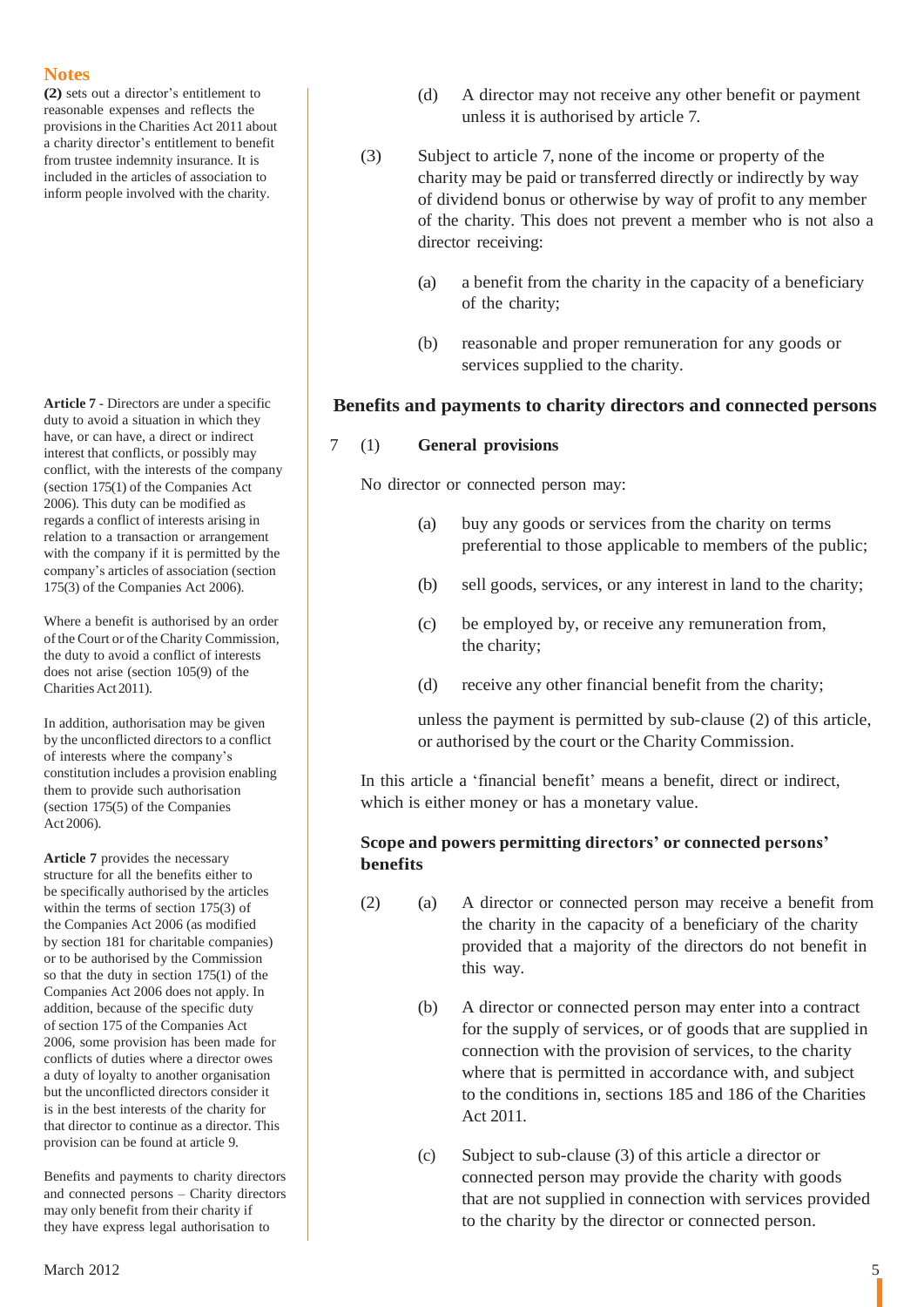do so (such as a clause in the articles of association). This restriction extends to people closely connected to a director ('connected persons' – this term is defined in Interpretation article 61). This article clarifies the restrictions that apply to the charity directors. Even where directors are allowed to benefit from the charity, this must only happen where the benefit is in the interests of the charity. Our guidance *Trustee expenses and payments* (CC11) provides more information about directors'benefits.

This article permits a minority of the charity directors or connected persons to receive payments and other benefits in certain instances (such as for goods and services they supply to the charity), subject to the stated controls. The option also allows other types of director benefit, subject to the Commission's prior consent.

**Article 7(1)(a)** - This does not prevent a director from buying or leasing land from the charity: such transactions will however require the Commission's consent under section 117 of the Charities Act 2011. Any financial benefit authorised by this article must be within the stated definition.

**Article 7(2)(a)** - If your charity will benefit all local inhabitants in a specific geographical area you may wish to substitute the following wording: 'A director or connected person may receive a benefit from the charity as a beneficiary provided that it is available generally to the beneficiaries of the charity.'

**Article 7(2)(d)** - The charity should document the amount of, and the terms of, the director's or connected person's loan.

These powers cannot be adopted by existing charities without the authority of the Charity Commission. None of these provisions allow directors to receive payment for acting as a director.

- (d) A director or connected person may receive interest on money lent to the charity at a reasonable and proper rate which must be not more than the Bank of England bank rate (also known as the base rate).
- (e) A director or connected person may receive rent for premises let by the director or connected person to the charity. The amount of the rent and the other terms of the lease must be reasonable and proper. The director concerned must withdraw from any meeting at which such a proposal or the rent or other terms of the lease are underdiscussion.
- (f) A director or connected person may take part in the normal trading and fundraising activities of the charity on the same terms as members of the public.

## **Payment for supply of goods only – controls**

- (3) The charity and its directors may only rely upon the authority provided by sub-clause (2)(c) of this article if each of the following conditions is satisfied:
	- (a) The amount or maximum amount of the payment for the goods is set out in an agreement in writing between the charity or its directors (as the case may be) and the director or connected person supplying the goods ('the supplier') under which the supplier is to supply the goods in question to or on behalf of the charity.
	- (b) The amount or maximum amount of the payment for the goods does not exceed what is reasonable in the circumstances for the supply of the goods in question.
	- (c) The other directors are satisfied that it is in the best interests of the charity to contract with the supplier rather than with someone who is not a director or connected person. In reaching that decision the directors must balance the advantage of contracting with a director or connected person against the disadvantages of doing so.
	- (d) The supplier is absent from the part of any meeting at which there is discussion of the proposal to enter into a contract or arrangement with him or her or it with regard to the supply of goods to the charity.
	- (e) The supplier does not vote on any such matter and is not to be counted when calculating whether a quorum of directors is present at the meeting.
	- (f) The reason for their decision is recorded by the directors in the minute book.
	- (g) A majority of the directors then in office are not in receipt of remuneration or payments authorised by article 7.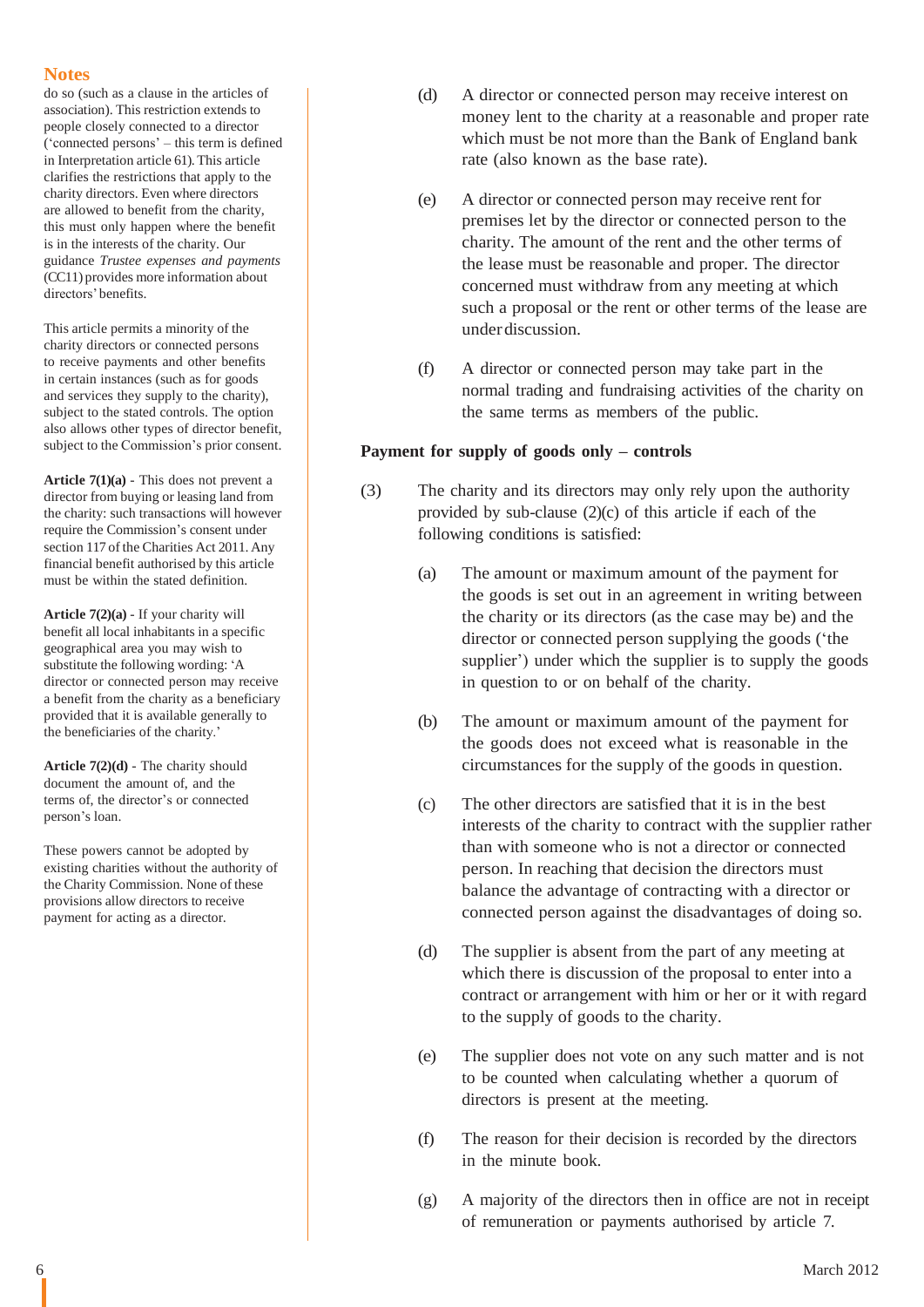**Article 8** imposes a duty on the directors to declare an interest in any transaction of the charity and to absent themselves from any discussion where there may be a conflict between their personal interests and those of the charity. This would include, for example, discussions about the need for the provision of a particular service which one of the directors might have an interest in supplying (although in this example the terms of section 185 oftheCharitiesAct2011would already make it necessary for the director to absent him/herself). Statutory dutiesto declare any interests came into force on 1 October 2008 (sections 177 and 182 of the Companies Act 2006).

**Article 9** - This article permits unconflicted directors to authorise a conflict of interests arising from a duty of loyalty owed by a director to another organisation or person provided that there is no direct or indirect benefit of any nature received by the director in question or by a connected person. Such a procedure is permitted by section 175(4) and (5) of the Companies Act 2006 (as modified for charitable companies by section 181) where provision is made for it in the articles. The Commission considers that such a procedure should be limited to conflicts arising from a duty of loyalty to another organisation or person where there is no direct or indirect benefit of whatever nature to the director or to a connected person. In other circumstances involving a situation leading to a conflict of interests on the part of a director, the Commission is able to authorise the director to act notwithstanding the conflict where it is satisfied that this would be expedient in the interests of the charity (section 105 of the Charities Act 2011).

- (4) In sub-clauses (2) and (3) of this article:
	- (a) 'charity' includes any company in which the charity:
		- (i) holds more than 50% of the shares; or
		- (ii) controls more than 50% of the voting rights attached to the shares; or
		- (iii) has the right to appoint one or more directors to the board of the company.
	- (b) 'connected person' includes any person within the definition in article 61 'Interpretation'.

## **Declaration of directors' interests**

8 A director must declare the nature and extent of any interest, direct or indirect, which he or she has in a proposed transaction or arrangement with the charity or in any transaction or arrangement entered into by the charity which has not previously been declared. A director must absent himself or herself from any discussions of the charity directors in which it is possible that a conflict will arise between his or her duty to act solely in the interests of the charity and any personal interest (including but not limited to any personal financial interest).

## **Conflicts of interests and conflicts of loyalties**

- 9 (1) If a conflict of interests arises for a director because of a duty of loyalty owed to another organisation or person and the conflict is not authorised by virtue of any other provision in the articles, the unconflicted directors may authorise such a conflict of interests where the following conditions apply:
	- (a) the conflicted director is absent from the part of the meeting at which there is discussion of any arrangement or transaction affecting that other organisation or person;
	- (b) the conflicted director does not vote on any such matter and is not to be counted when considering whether a quorum of directors is present at the meeting; and
	- (c) the unconflicted directors consider it is in the interests of the charity to authorise the conflict of interests in the circumstances applying.
	- (2) In this article a conflict of interests arising because of a duty of loyalty owed to another organisation or person only refers to such a conflict which does not involve a direct or indirect benefit of any nature to a director or to a connected person.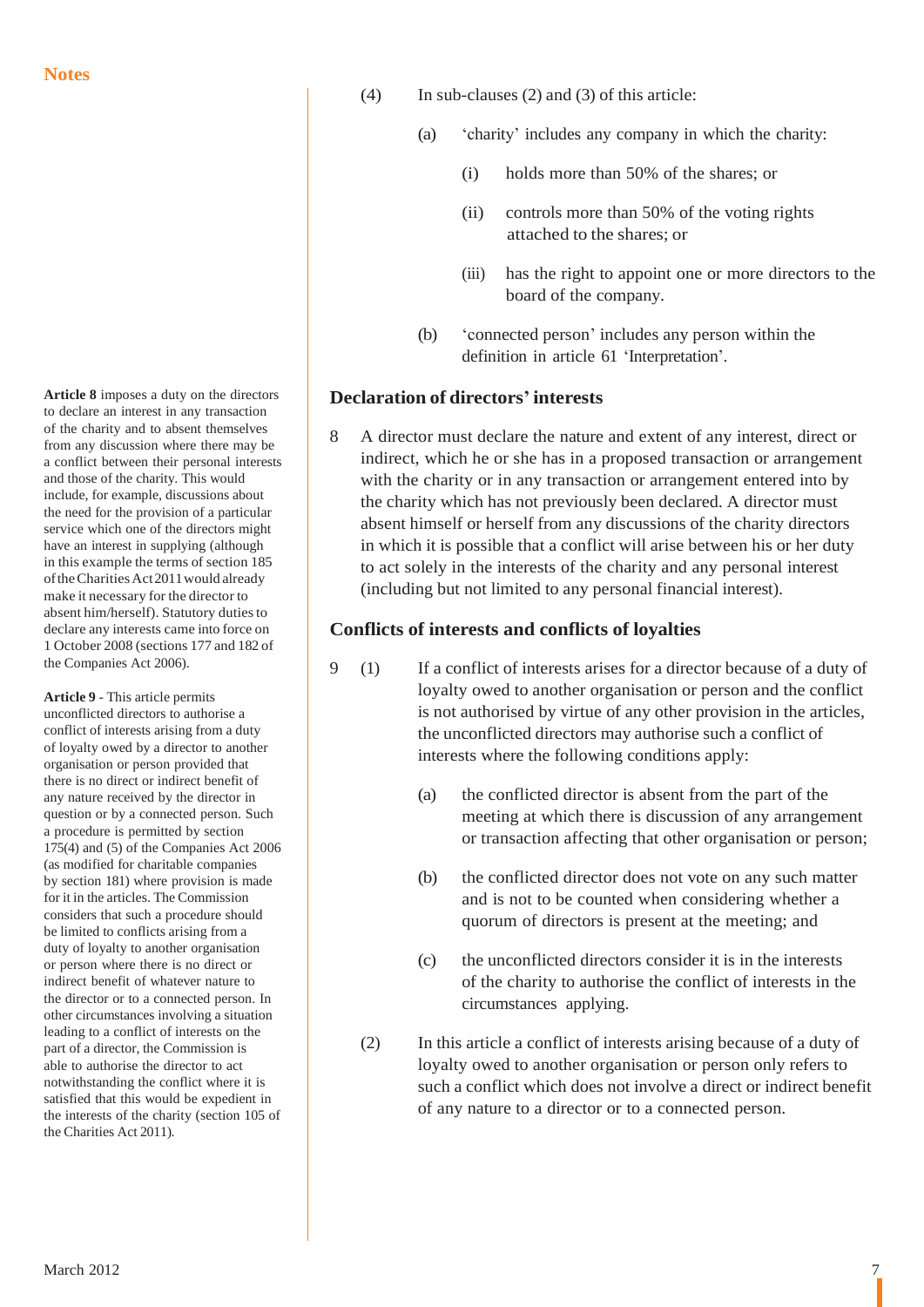**Article 10(5)** - It is very important for the good administration of the charity to keep the register of members up to date: failure to do so can result in a number of problems,including serious difficulties with the calling of annual or general meetings. It should also be remembered that section 116 of the Companies Act 2006 sets out certain requirements for making the register available to members of the charity and to the public.

## **Members**

- 10 (1) The subscribers to the memorandum are the first members of the charity.
	- (2) Membership is open to other individuals or organisations who:
		- (a) apply to the charity in the form required by the directors; and
		- (b) are approved by the directors.
	- (3) (a) The directors may only refuse an application for membership if, acting reasonably and properly, they consider it to be in the best interests of the charity to refuse the application.
		- (b) The directors must inform the applicant in writing of the reasons for the refusal within twenty-one days of the decision.
		- (c) The directors must consider any written representations the applicant may make about the decision. The directors' decision following any written representations must be notified to the applicant in writing but shall be final.
	- (4) Membership is not transferable.
	- (5) The directors must keep a register of names and addresses of the members.

## **Classes of membership**

- 11 (1) The directors may establish classes of membership with different rights and obligations and shall record the rights and obligations in the register of members.
	- (2) The directors may not directly or indirectly alter the rights or obligations attached to a class of membership.
	- (3) The rights attached to a class of membership may only be varied if:
		- (a) three-quarters of the members of that class consent in writing to the variation; or
		- $(b)$  a special resolution is passed at a separate general meeting of the members of that class agreeing to the variation.
	- (4) The provisions in the articles about general meetings shall apply to any meeting relating to the variation of the rights of any class of members.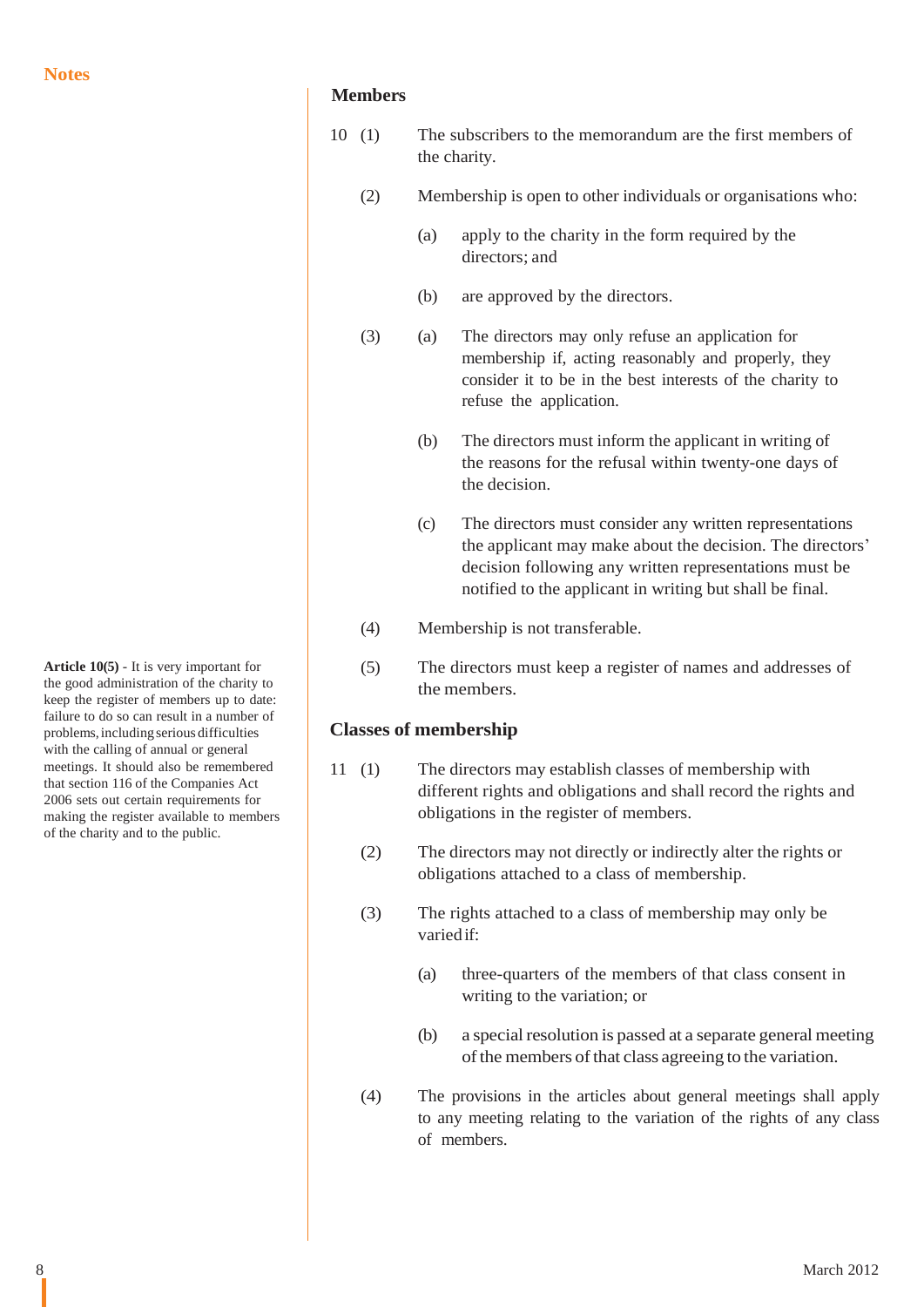**Article 13** - We provide guidance on meetings in *Charities and Meetings* (CC48), produced in association with The Institute of Chartered Secretaries and Administrators (ICSA). This article makes provision for an annual general meeting. However, an annual general meeting is not a legal requirement and this article can be amended where this is appropriate. If no provision is to be made for an annual general meeting, consequential amendments will be required to articles  $15(1)(a)$ ,  $15(3)$ ,  $32$ , 33(2) and 37(2).

**Article 15** - This article provides for 21 days' notice for an annual general meeting or a general meeting called for the passing of a special resolution. The only legal requirement in respect of notice for general meetings of a private company specifies notice of at least 14 days. Accordingly, this figure can be substituted if considered appropriate.

Notice of a general meeting is required to include a statement setting out the rights of members to appoint a proxy (section 325 of the Companies Act 2006).

## **Termination of membership**

- 12 Membership is terminated if:
	- (1) the member dies or, if it is an organisation, ceases to exist;
	- (2) the member resigns by written notice to the charity unless, after the resignation, there would be less than two members;
	- (3) any sum due from the member to the charity is not paid in full within six months of it falling due;
	- (4) the member is removed from membership by a resolution of the directors that it is in the best interests of the charity that his or her or its membership is terminated. A resolution to remove a member from membership may only be passed if:
		- (a) the member has been given at least twenty-one days' notice in writing of the meeting of the directors at which the resolution will be proposed and the reasons why it is to be proposed;
		- (b) the member or, at the option of the member, the member's representative (who need not be a member of the charity) has been allowed to make representations to the meeting.

## **General meetings**

- 13 An annual general meeting must be held in each year and not more than fifteen months may elapse between successive annual general meetings
- 14 The directors may call a general meeting at any time.

## **Notice of general meetings**

- 15 (1) The minimum periods of notice required to hold a general meeting of the charity are:
	- (a) twenty-one clear days for an annual general meeting or a general meeting called for the passing of a special resolution;
	- (b) fourteen clear days for all other general meetings.
	- (2) A general meeting may be called by shorter notice if it is so agreed by a majority in number of members having a right to attend and vote at the meeting, being a majority who together hold not less than 90 percent of the total voting rights.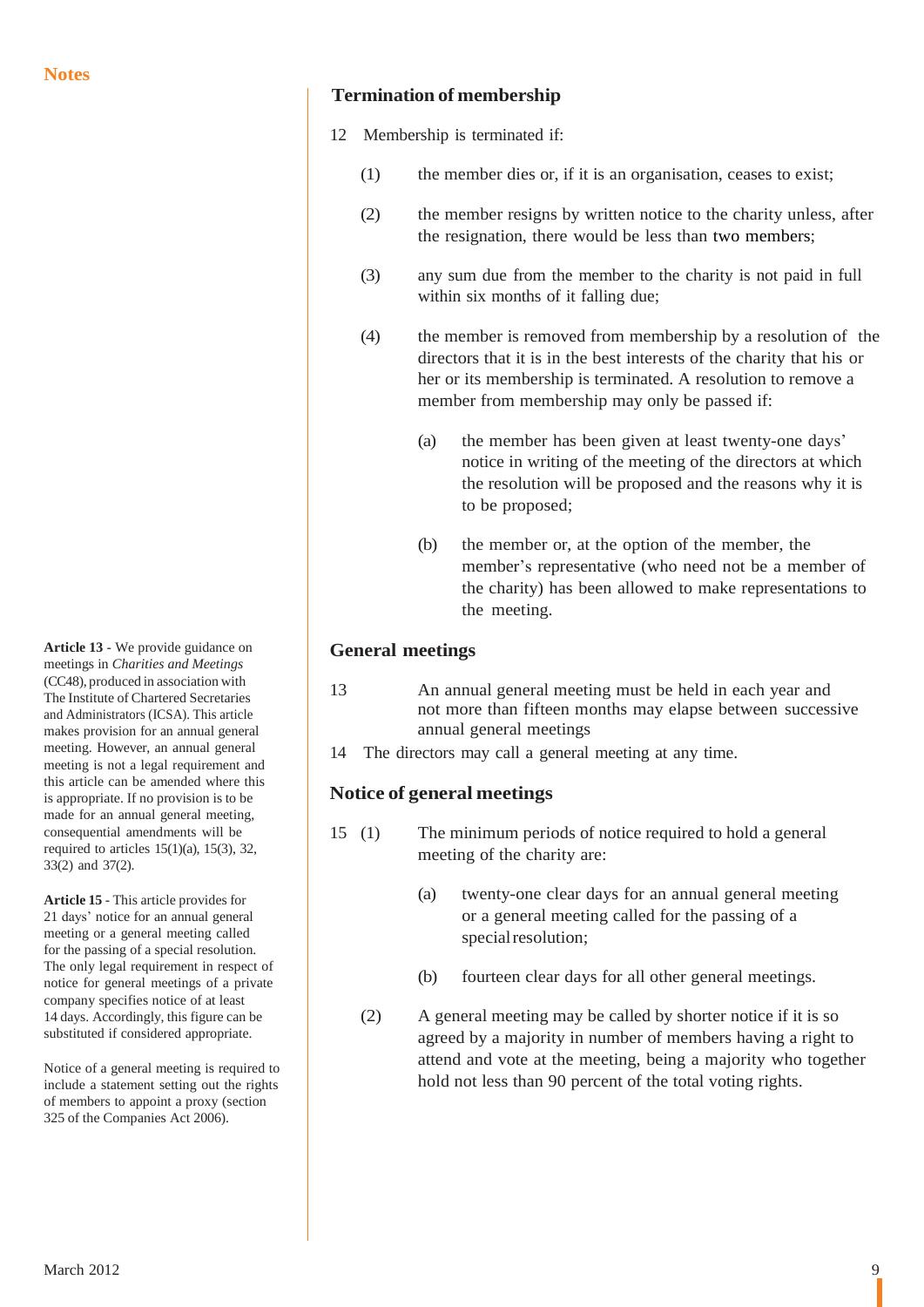**Article 17(2)** - Insert the figure for the quorum. This should be set with care. If it is too high, any absences may make it difficult to have a valid meeting. If it is too low, a small minority may be able to impose its views unreasonably. Note that article 18 sets out the procedure for dealing with situations where the meeting is inquorate.

**Article 18(3)** - Note that this provision permits the rescheduled meeting to proceed without a quorum being present within 15 minutes of the specified start time. It also means that the number of members present in person or by proxy 15 minutes after the scheduled start of the meeting will form the quorum if the quorum required at article 17(2) is not achieved.

- (3) The notice must specify the date time and place of the meeting and the general nature of the business to be transacted. If the meeting is to be an annual general meeting, the notice must say so. The notice must also contain a statement setting out the right of members to appoint a proxy under section 324 of the Companies Act 2006 and article 22.
- (4) The notice must be given to all the members and to the directors and auditors.
- 16 The proceedings at a meeting shall not be invalidated because a person who was entitled to receive notice of the meeting did not receive it because of an accidental omission by the charity.

### **Proceedings at general meetings**

- 17 (1) No business shall be transacted at any general meeting unless a quorum is present.
	- (2) A quorum is:

15 members present in person and entitled to vote upon the business to be conducted at the meeting;

- (3) The authorised representative of a member organisation shall be counted in the quorum.
- 18 (1) If:
	- (a) a quorum is not present within half an hour from the time appointed for the meeting; or
	- (b) during a meeting a quorum ceases to be present;

the meeting shall be adjourned to such time and place as the directors shall determine.

- (2) The directors must reconvene the meeting and must give at least seven clear days' notice of the reconvened meeting stating the date, time and place of the meeting.
- (3) If no quorum is present at the reconvened meeting within fifteen minutes of the time specified for the start of the meeting the members present in person or by proxy at that time shall constitute the quorum for that meeting.
- 19 (1) General meetings shall be chaired by the person who has been appointed to chair meetings of the directors.
	- (2) If there is no such person or he or she is not present within fifteen minutes of the time appointed for the meeting a director nominated by the directors shall chair the meeting.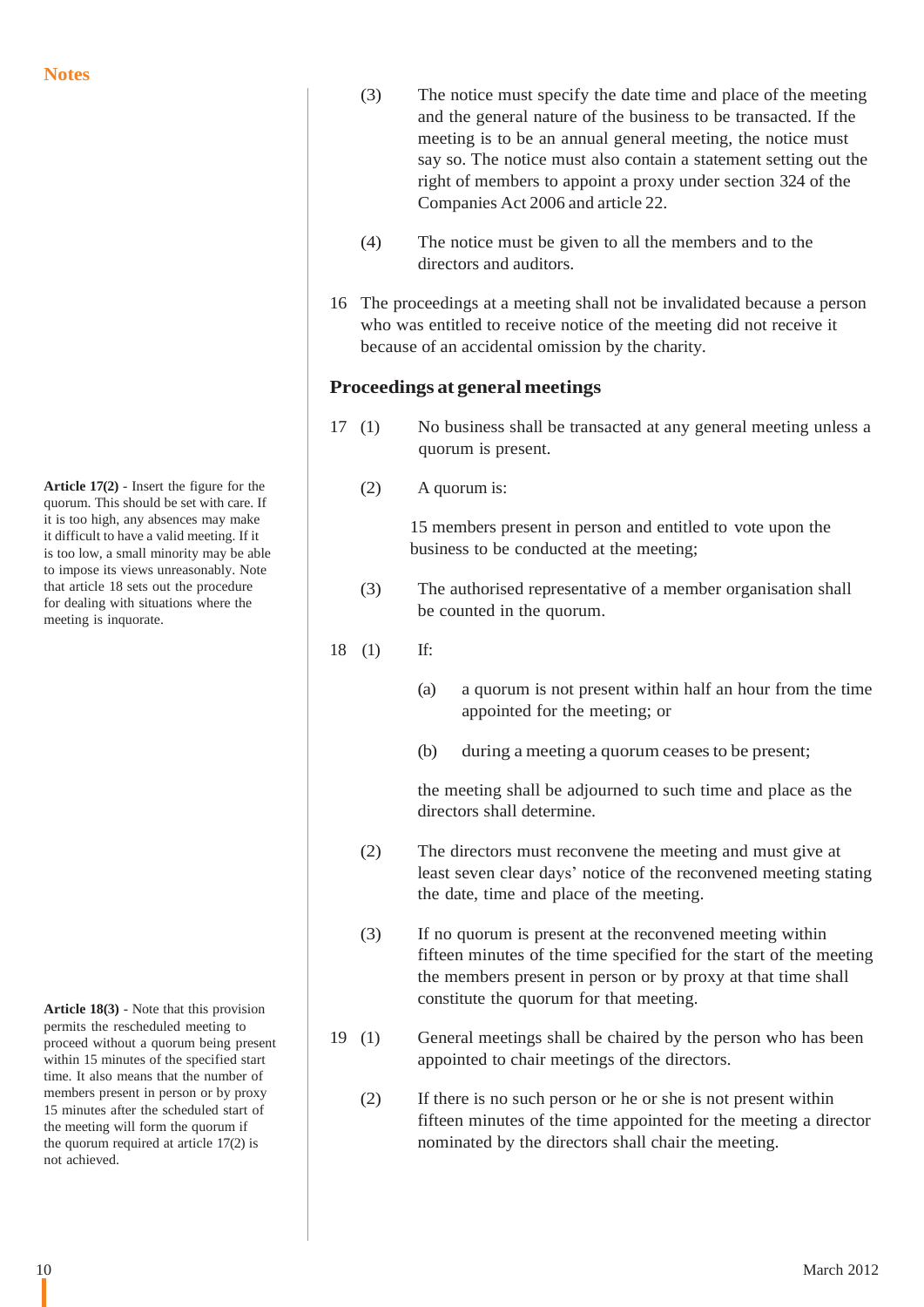**Article 20** - This is a discretionary power for the members present in person or by proxy to adjourn a quorate meeting. This differs from the adjournment provisions in article 18 which are not discretionary and must be used where a general meeting is not quorate.

**Article 21** - This sets out how votes may be taken. A poll is a formal count of votes on a resolution. It can be useful where a show of hands is inconclusive: it is also sensible where the votes of certain categories of member count for more than those of others and where there is a concern that this would not be recognised on a show of hands where the result is close.

- (3) If there is only one director present and willing to act, he or she shall chair the meeting.
- (4) If no director is present and willing to chair the meeting within fifteen minutes after the time appointed for holding it, the members present in person or by proxy and entitled to vote must choose one of their number to chair the meeting.
- 20 (1) The members present in person or by proxy at a meeting may resolve by ordinary resolution that the meeting shall be adjourned.
	- (2) The person who is chairing the meeting must decide the date, time and place at which the meeting is to be reconvened unless those details are specified in the resolution.
	- (3) No business shall be conducted at a reconvened meeting unless it could properly have been conducted at the meeting had the adjournment not taken place.
	- (4) If a meeting is adjourned by a resolution of the members for more than seven days, at least seven clear days' notice shall be given of the reconvened meeting stating the date, time and place of the meeting.
- 21 (1) Any vote at a meeting shall be decided by a show of hands unless before, or on the declaration of the result of, the show of hands a poll is demanded:
	- (a) by the person chairing the meeting; or
	- (b) by at least two members present in person or by proxy and having the right to vote at the meeting; or
	- (c) by a member or members present in person or by proxy representing not less than one-tenth of the total voting rights of all the members having the right to vote at the meeting.
	- (2) (a) The declaration by the person who is chairing the meeting of the result of a vote shall be conclusive unless a poll is demanded.
		- (b) The result of the vote must be recorded in the minutes of the charity but the number or proportion of votes cast need not be recorded.
	- (3) (a) A demand for a poll may be withdrawn, before the poll is taken, but only with the consent of the person who is chairing the meeting.
		- (b) If the demand for a poll is withdrawn the demand shall not invalidate the result of a show of hands declared before the demand was made.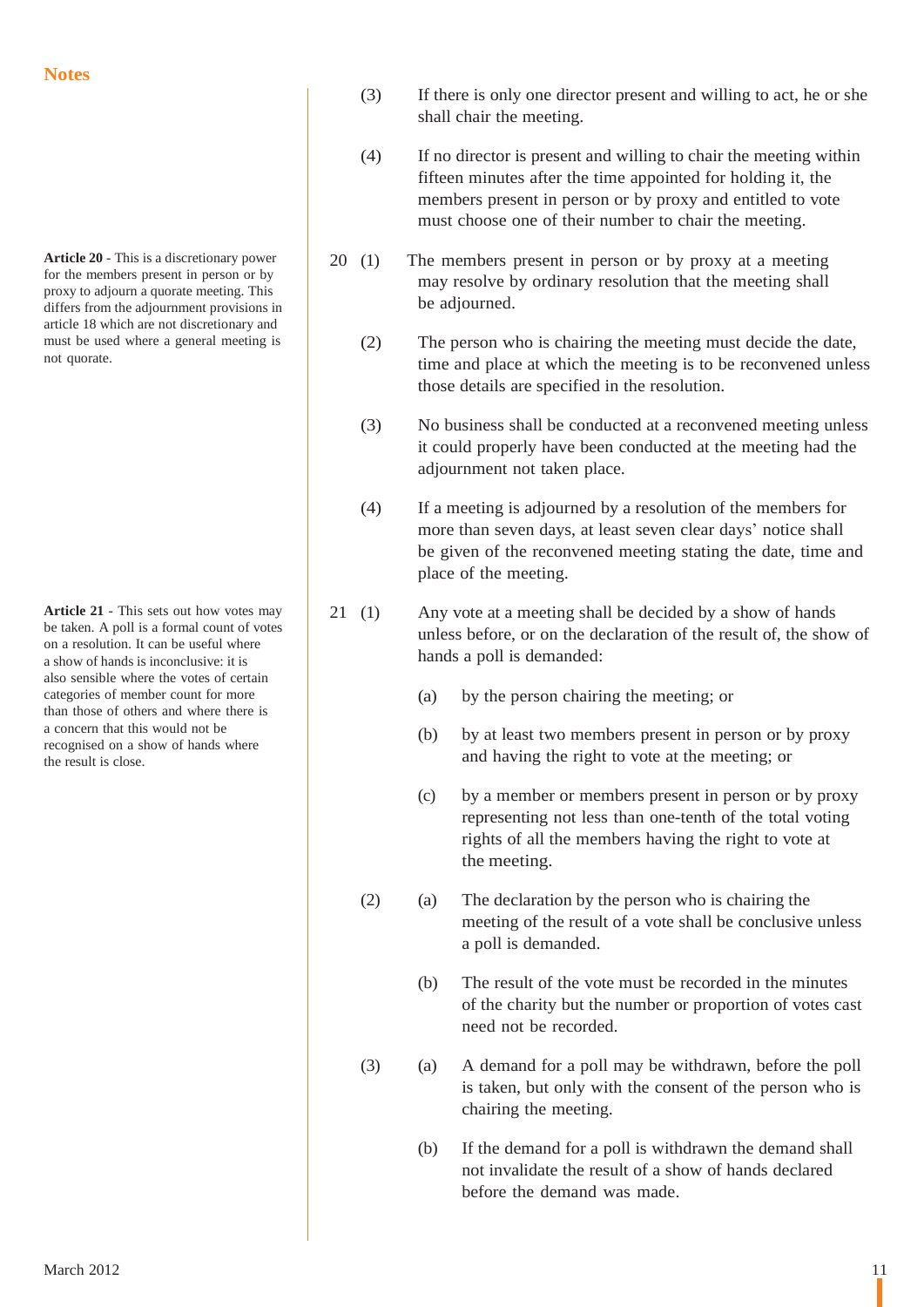**Article 21(5)(c)** - Where it is decided that a poll is to take place in these circumstances after a general meeting, all the members of the charity are entitled to vote.

**Article 22** - This makes provision for proxy voting. Members of a company have a legal right to appoint proxies under section 324 of the Companies Act 2006. A statement about this right must be contained in a notice calling a meeting of the company (section 325 of the Companies Act 2006). Article 15 deals with such notices.

The provision for proxies is based on the provisions in Schedule 2 of the Companies (Model Articles) Regulations 2008.

- (4) (a) A poll must be taken as the person who is chairing the meeting directs, who may appoint scrutineers (who need not be members) and who may fix a time and place for declaring the results of the poll.
	- (b) The result of the poll shall be deemed to be the resolution of the meeting at which the poll is demanded.
- (5) (a) A poll demanded on the election of a person to chair a meeting or on a question of adjournment must be taken immediately.
	- (b) A poll demanded on any other question must be taken either immediately or at such time and place as the person who is chairing the meeting directs.
	- (c) The poll must be taken within thirty days after it has been demanded.
	- (d) If the poll is not taken immediately at least seven clear days' notice shall be given specifying the time and place at which the poll is to be taken.
	- (e) If a poll is demanded the meeting may continue to deal with any other business that may be conducted at the meeting.

## **Content of proxy notices**

- 22 (1) Proxies may only validly be appointed by a notice in writing (a 'proxy notice') which -
	- (a) states the name and address of the member appointing the proxy;
	- (b) identifies the person appointed to be that member's proxy and the general meeting in relation to which that person is appointed;
	- (c) is signed by or on behalf of the member appointing the proxy, or is authenticated in such manner as the directors may determine; and
	- (d) is delivered to the charity in accordance with the articles and any instructions contained in the notice of the general meeting to which they relate.
	- (2) The charity may require proxy notices to be delivered in a particular form, and may specify different forms for different purposes.
	- (3) Proxy notices may specify how the proxy appointed under them is to vote (or that the proxy is to abstain from voting) on one or more resolutions.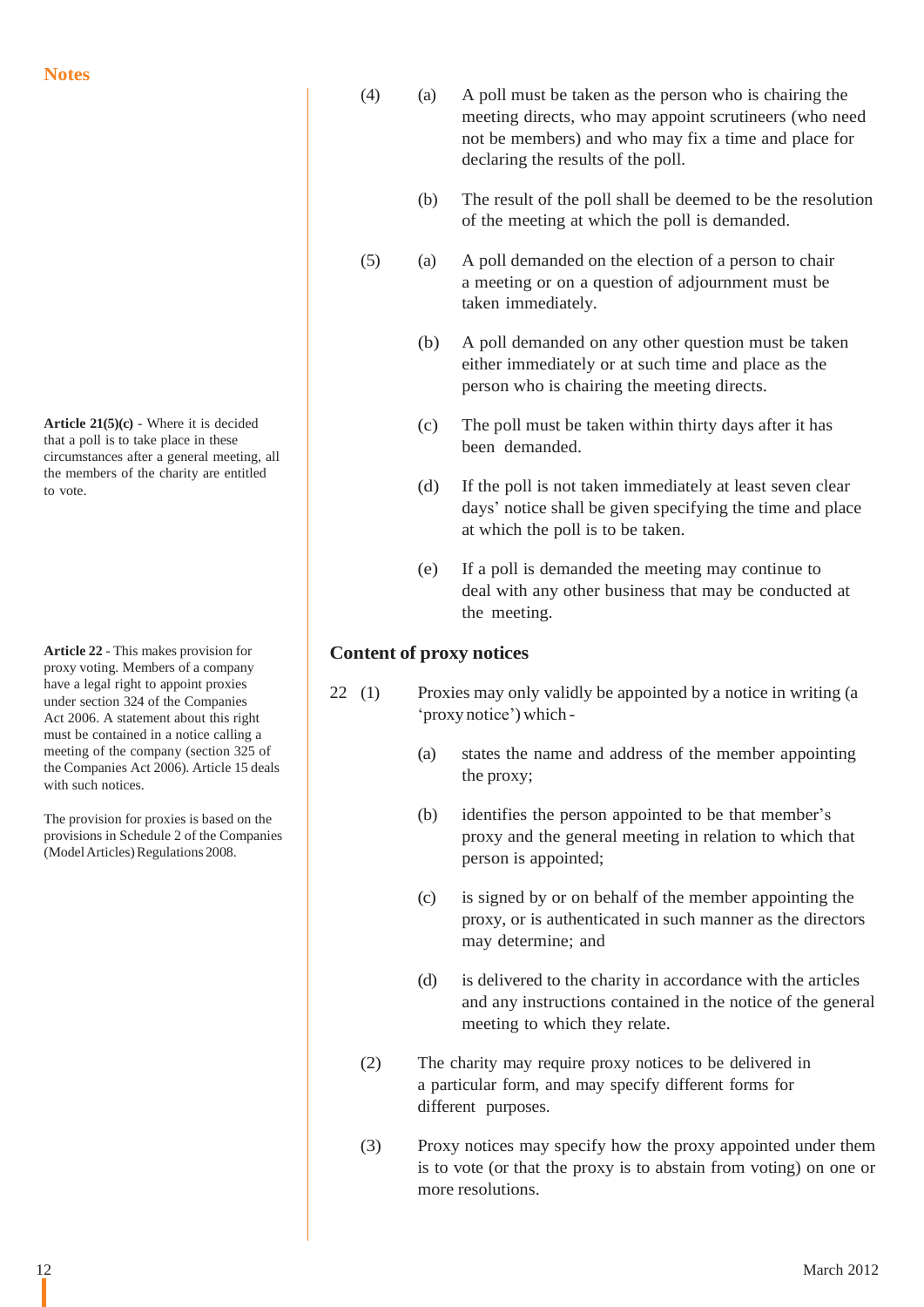**Article 23** - This complies with the Companies Act 2006 which provides that if certain requirements are met members may agree written ordinary and special resolutions (sections 288 - 298). What constitutes an authenticated document is explained in section 1146 of the Companies Act 2006. A document sent in hard form is sufficiently authenticated by a signature of the person sending or supplying it. A document sent in electronic form is sufficiently authenticated (a) if the identity of the sender is confirmed in a manner specified by the company, or (b) where no such manner has been specified, if the communication contains or is accompanied by a statement of the identity of the sender and the company has no reason to doubt the truth of that statement.

- (4) Unless a proxy notice indicates otherwise, it must be treated as
	- (a) allowing the person appointed under it as a proxy discretion as to how to vote on any ancillary or procedural resolutions put to the meeting; and
	- (b) appointing that person as a proxy in relation to any adjournment of the general meeting to which it relates as well as the meeting itself.

## **Delivery of proxy notices**

- $22A(1)$  A person who is entitled to attend, speak or vote (either on a show of hands or on a poll) at a general meeting remains so entitled in respect of that meeting or any adjournment of it, even though a valid proxy notice has been delivered to the charity by or on behalf of that person.
	- (2) An appointment under a proxy notice may be revoked by delivering to the charity a notice in writing given by or on behalf of the person by whom or on whose behalf the proxy notice was given.
	- (3) A notice revoking a proxy appointment only takes effect if it is delivered before the start of the meeting or adjourned meeting to which it relates.
	- (4) If a proxy notice is not executed by the person appointing the proxy, it must be accompanied by written evidence of the authority of the person who executed it to execute it on the appointor's behalf.

## **Written resolutions**

- 23 (1) A resolution in writing agreed by a simple majority (or in the case of a special resolution by a majority of not less than 75%) of the members who would have been entitled to vote upon it had it been proposed at a general meeting shall be effective provided that:
	- (a) a copy of the proposed resolution has been sent to every eligible member;
	- (b) a simple majority (or in the case of a special resolution a majority of not less than 75%) of members has signified its agreement to the resolution; and
	- (c) it is contained in an authenticated document which has been received at the registered office within the period of 28 days beginning with the circulation date.
	- (2) A resolution in writing may comprise several copies to which one or more members have signified their agreement.
	- (3) In the case of a member that is an organisation, its authorised representative may signify its agreement.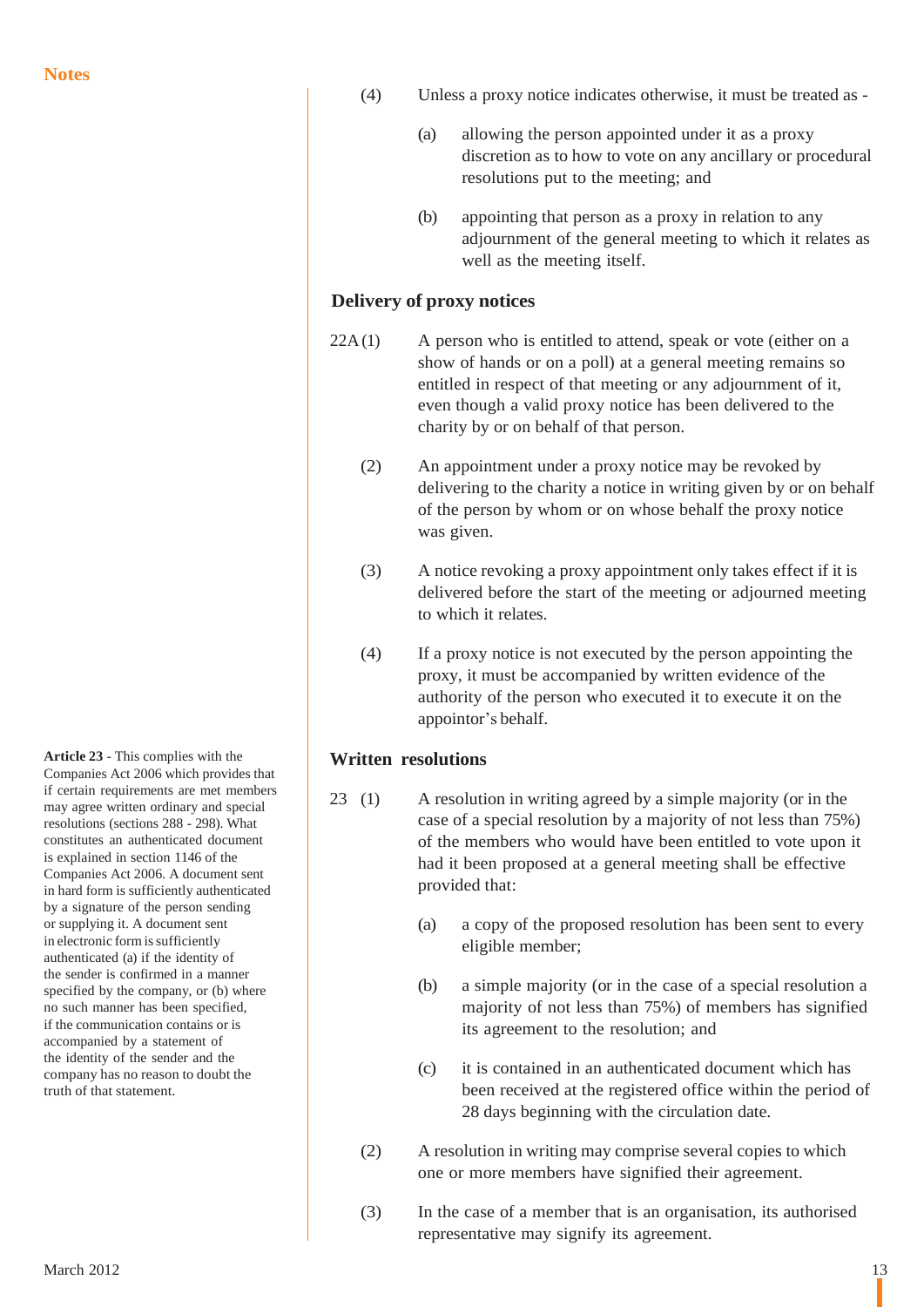```
Article 27(1) - By 'natural person'
we mean a human being rather
than a company which can in some
circumstances be regarded as a 'person'.
The minimum age for a director in this
article is 16 years. A statutory provision
to this effect came into force on
1 October 2008.
```
**Article 28** - As good operational practice we recommend a minimum of three directors. This will help with the quality of decision making and the sharing of directors' responsibilities and duties. Note that article 42(2) requires a quorum of at least two directors.

# **Votes of members**

- 24 Subject to article 11, every member, whether an individual or an organisation, shall have one vote.
- 25 Any objection to the qualification of any voter must be raised at the meeting at which the vote is tendered and the decision of the person who is chairing the meeting shall be final.
- 26 (1) Any organisation that is a member of the charity may nominate any person to act as its representative at any meeting of the charity.
	- (2) The organisation must give written notice to the charity of the name of its representative. The representative shall not be entitled to represent the organisation at any meeting unless the notice has been received by the charity. The representative may continue to represent the organisation until written notice to the contrary is received by the charity.
	- (3) Any notice given to the charity will be conclusive evidence that the representative is entitled to represent the organisation or that his or her authority has been revoked. The charity shall not be required to consider whether the representative has been properly appointed by the organisation.

# **Directors**

- 27 (1) A director must be a natural person aged 16 years or older.
	- (2) No one may be appointed a director if he or she would be disqualified from acting under the provisions of article 39.
- 28 The minimum number of directors shall be 5 but (unless otherwise determined by ordinary resolution) shall not be subject to any maximum.
- 29 The first directors shall be those persons notified to Companies House as the first directors of the charity.
- 30 A director may not appoint an alternate director or anyone to act on his or her behalf at meetings of the directors.

## **Powers of directors**

- 31 (1) The directors shall manage the business of the charity and may exercise all the powers of the charity unless they are subject to any restrictions imposed by the Companies Acts, the articles or any special resolution.
	- (2) No alteration of the articles or any special resolution shall have retrospective effect to invalidate any prior act of the directors.
	- (3) Any meeting of directors at which a quorum is present at the time the relevant decision is made may exercise all the powers exercisable by the directors.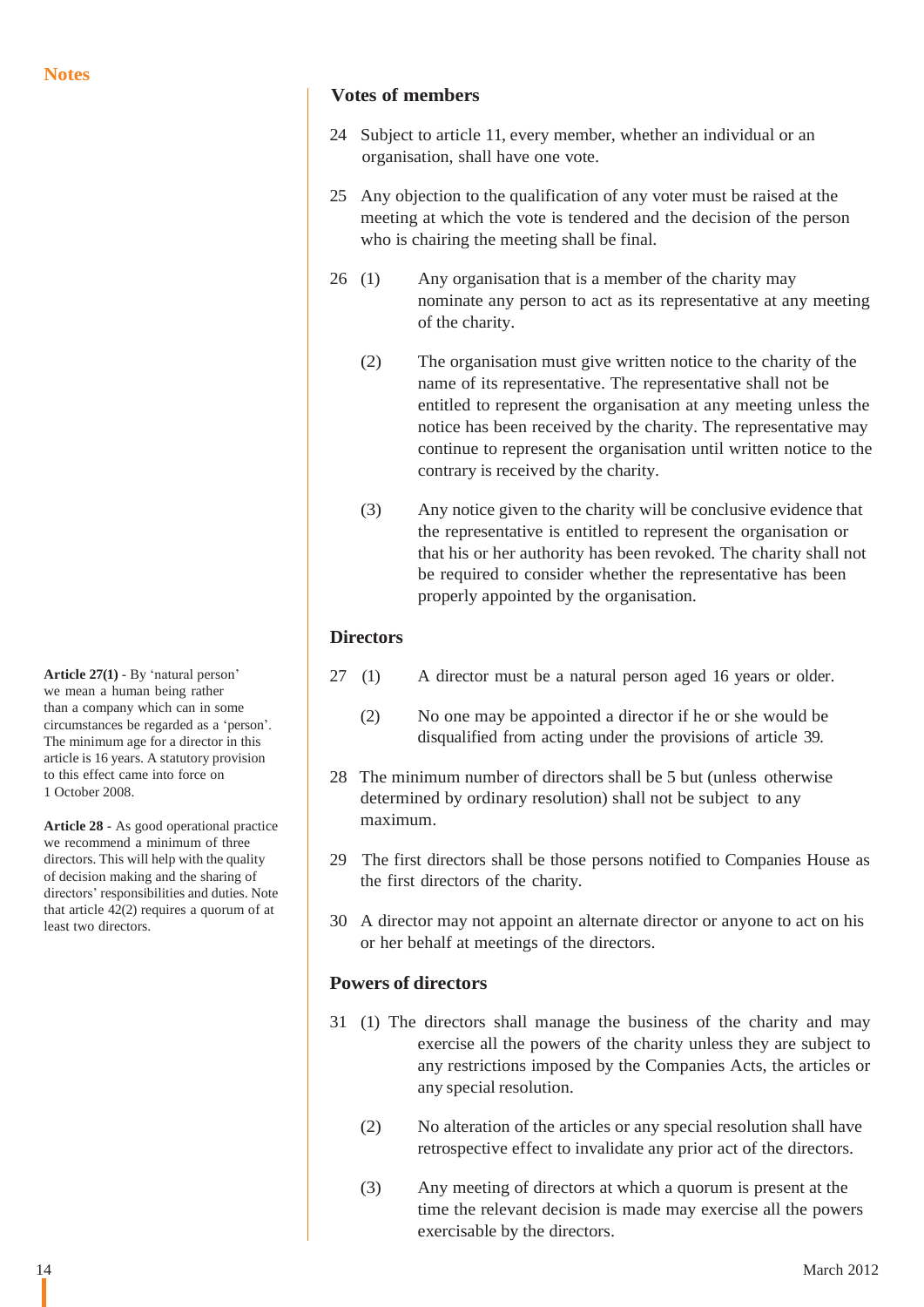**Article 34** - Our guidance *Finding New Trustees: What charities need to know* (CC30) provides guidance on effective methods of recruiting new charity trustees or directors and of familiarising them with the charity.

**Article 35(2)(c)** - Certain details of newly appointed directors must be sent toCompanies House on FormAP01.This includes details of current and any former name, address, occupation and consent to act.

## **Retirement of directors**

- 32 At each annual general meeting one-third of the directors or, if their number is not three or a multiple of three, the number nearest to onethird, must retire from office. If there is only one director he or she must retire.
- 33 (1) The directors to retire by rotation shall be those who have been longest in office since their last appointment. If any directors became or were appointed directors on the same day those to retire shall (unless they otherwise agree among themselves) be determined by lot.
	- (2) If a director is required to retire at an annual general meeting by a provision of the articles the retirement shall take effect upon the conclusion of the meeting.

# **Appointment of directors**

- 34 The charity may by ordinary resolution:
	- (1) appoint a person who is willing to act to be a director; and
	- (2) determine the rotation in which any additional directors are to retire.
- 35 No person other than a director retiring by rotation may be appointed a director at any general meeting unless:
	- (1) he or she is recommended for re-election by the directors; or
	- (2) not less than fourteen nor more than thirty-five clear days before the date of the meeting, the charity is given a notice that:
		- (a) is signed by a member entitled to vote at the meeting;
		- (b) states the member's intention to propose the appointment of a person as a director;
		- (c) contains the details that, if the person were to be appointed, the charity would have to file at Companies House; and
		- (d) is signed by the person who is to be proposed to show his or her willingness to be appointed.
- 36 All members who are entitled to receive notice of a general meeting must be given not less than seven nor more than twenty-eight clear days' notice of any resolution to be put to the meeting to appoint a director other than a director who is to retire by rotation.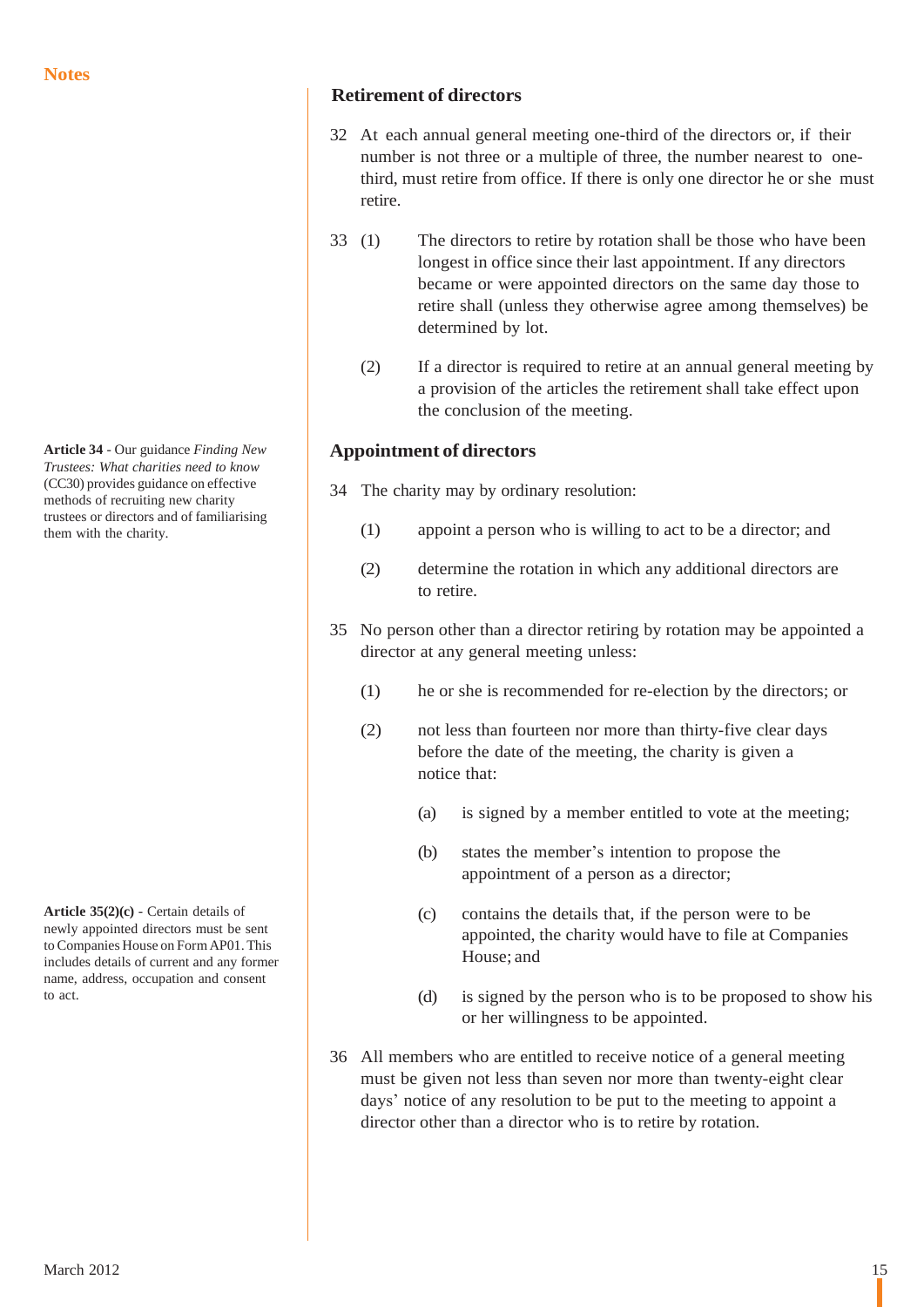**Article 39(2)** - Our guidance *Finding New Trustees: What charities need to know* (CC30) explains what sections 178 and 179 of this Act cover. In very broad terms, someone who has been convicted of offences involving deception or fraud, or who is an undischarged bankrupt or who has been removed from office as a charity trustee by us, will be disqualified from acting as a director.

**Article 41** - We provide guidance on meetings in *Charities and Meetings*  $(CC48)$ . Article 41(5) is optional: it is common but not obligatory for the chair to have a casting vote at directors' meetings. Article 41(6) is also optional. It permits directors to hold meetings by suitable electronic means where this is agreed by the directors and where each director at the meeting is able to communicate with the other persons attending the meeting. If article 41(6) is adopted, the optional wider definition of 'present' in article 42(1) should also be adopted.

- 37 (1) The directors may appoint a person who is willing to act to be a director.
	- (2) A director appointed by a resolution of the other directors must retire at the next annual general meeting and must not be taken into account in determining the directors who are to retire by rotation.
- 38 The appointment of a director, whether by the charity in general meeting or by the other directors, must not cause the number of directors to exceed any number fixed as the maximum number of directors.

## **Disqualification and removal of directors**

- 39 A director shall cease to hold office if he or she:
	- (1) ceases to be a director by virtue of any provision in the Companies Acts or is prohibited by law from being a director;
	- (2) is disqualified from acting as a trustee by virtue of sections 178 and 179 of the Charities Act 2011 (or any statutory re-enactment or modification of those provisions);
	- (3) ceases to be a member of the charity;
	- (4) in the written opinion, given to the company, of a registered medical practitioner treating that person, has become physically or mentally incapable of acting as a director and may remain so for more than three months;
	- (5) resigns as a director by notice to the charity (but only if at least two directors will remain in office when the notice of resignation is to take effect); or
	- (6) is absent without the permission of the directors from all their meetings held within a period of six consecutive months and the directors resolve that his or her office be vacated.

## **Remuneration of directors**

40 The directors must not be paid any remuneration unless it is authorised by article 7.

## **Proceedings of directors**

- 41 (1) The directors may regulate their proceedings as they think fit, subject to the provisions of the articles.
	- (2) Any director may call a meeting of the directors.
	- (3) The secretary (if any) must call a meeting of the directors if requested to do so by a director.
	- (4) Questions arising at a meeting shall be decided by a majority of votes.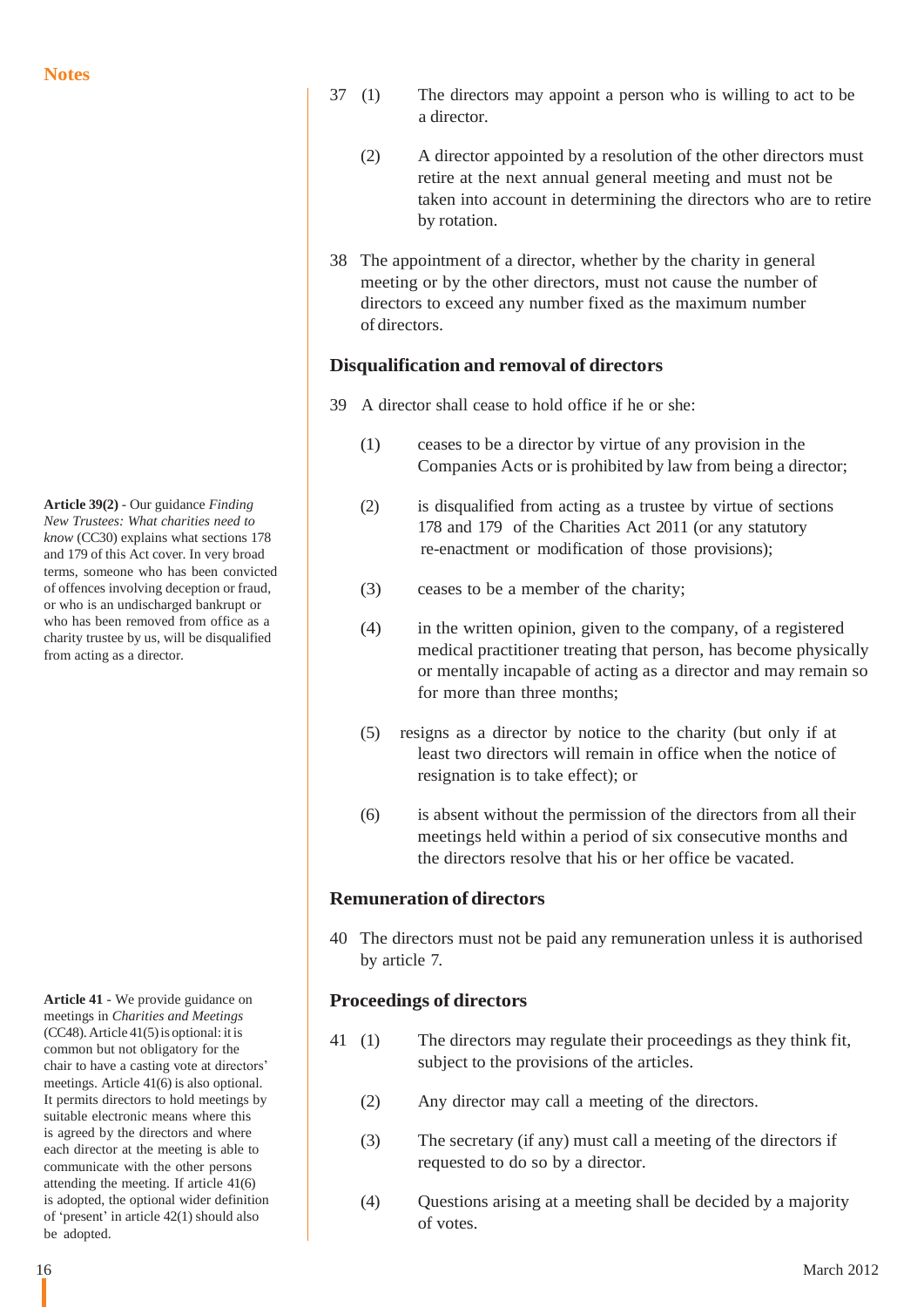- (5) In the case of an equality of votes, the person who is chairing the meeting shall have a second or casting vote.
- (6) A meeting may be held by suitable electronic means agreed by the directors in which each participant may communicate with all the other participants.
- 42 (1) No decision may be made by a meeting of the directors unless a quorum is present at the time the decision is purported to be made. ['Present' includes being present by suitable electronic means agreed by the directors in which a participant or participants may communicate with all the other participants.]
	- (2) The quorum shall be two or the number nearest to one-third of the total number of directors, whichever is the greater, or such larger number as may be decided from time to time by the directors.
	- (3) A director shall not be counted in the quorum present when any decision is made about a matter upon which that director is not entitled to vote.
- 43 If the number of directors is less than the number fixed as the quorum, the continuing directors or director may act only for the purpose of filling vacancies or of calling a general meeting.
- 44 (1) The directors shall appoint a director to chair their meetings and may at any time revoke such appointment.
	- (2) If no-one has been appointed to chair meetings of the directors or if the person appointed is unwilling to preside or is not present within ten minutes after the time appointed for the meeting, the directors present may appoint one of their number to chair that meeting.
	- (3) The person appointed to chair meetings of the directors shall have no functions or powers except those conferred by the articles or delegated to him or her by the directors.
- 45 (1) A resolution in writing or in electronic form agreed by all of the directors entitled to receive notice of a meeting of the directors and to vote upon the resolution shall be as valid and effectual as if it had been passed at a meeting of the directors duly convened and held.
	- (2) The resolution in writing may comprise several documents containing the text of the resolution in like form to each of which one or more directors has signified their agreement.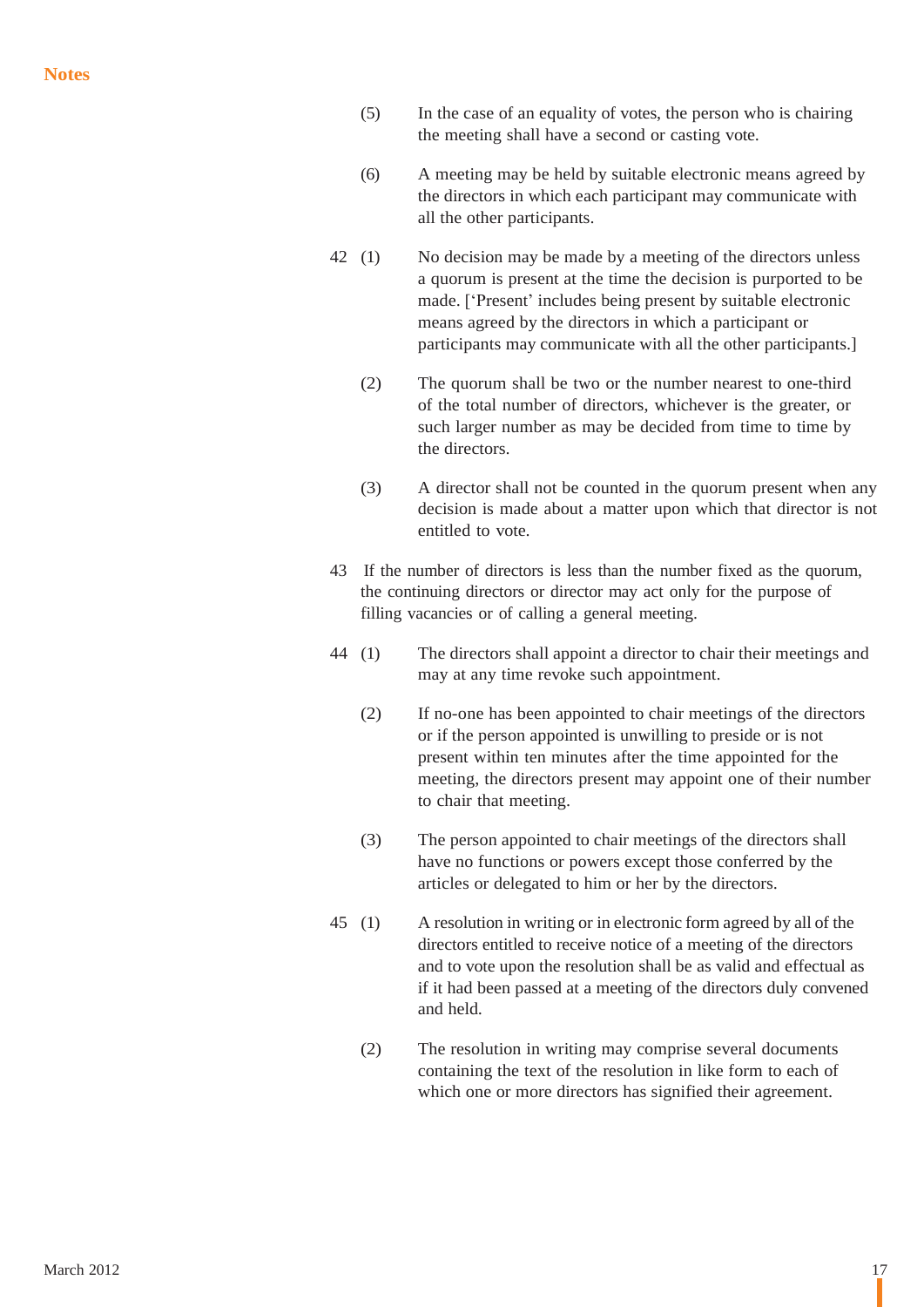## **Delegation**

- 46 (1) The directors may delegate any of their powers or functions to a committee of two or more directors but the terms of any delegation must be recorded in the minute book.
	- (2) The directors may impose conditions when delegating, including the conditions that:
		- (a) the relevant powers are to be exercised exclusively by the committee to whom they delegate;
		- (b) no expenditure may be incurred on behalf of the charity except in accordance with a budget previously agreed with the directors.
	- (3) The directors may revoke or alter a delegation.
	- (4) All acts and proceedings of any committees must be fully and promptly reported to the directors.

## **Validity of directors' decisions**

- 47 (1) Subject to article 47(2), all acts done by a meeting of directors, or of a committee of directors, shall be valid notwithstanding the participation in any vote of a director:
	- (a) who was disqualified from holding office;
	- (b) who had previously retired or who had been obliged by the constitution to vacate office;
	- (c) who was not entitled to vote on the matter, whether by reason of a conflict of interests or otherwise;

### if without:

- (d) the vote of that director; and
- (e) that director being counted in the quorum;

the decision has been made by a majority of the directors at a quorate meeting.

(2) Article 47(1) does not permit a director or a connected person to keep any benefit that may be conferred upon him or her by a resolution of the directors or of a committee of directors if, but for article 47(1), the resolution would have been void, or if the director has not complied with article 8.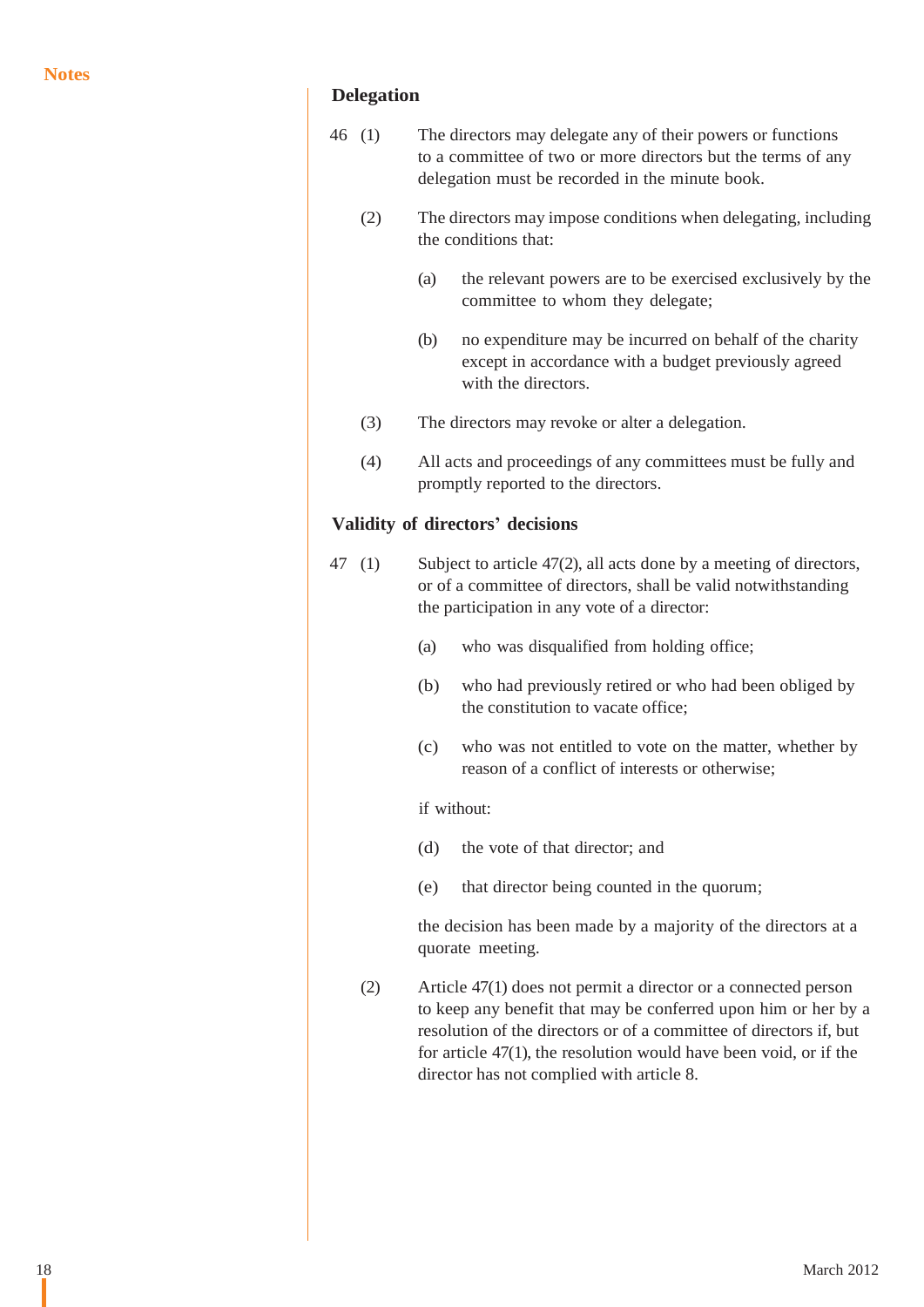**Article 49** - Using the power to make rules at article 58, the directors can decide in what format the minutes should be kept and how to validate them.

**Article 50** - The SORP is available as a free PDF download, but you can also buy a printed copy:

- [Download](http://www.charitycommission.gov.uk/Library/guidance/sorp05textcolour.pdf) the SORP as aPDFfile
- [Find out](http://www.charitycommission.gov.uk/Charity_requirements_guidance/Accounting_and_reporting/Preparing_charity_accounts/Printed_SORP.aspx) how to order a printed copy of the [SORP](http://www.charitycommission.gov.uk/Charity_requirements_guidance/Accounting_and_reporting/Preparing_charity_accounts/Printed_SORP.aspx)

**Article 51** – Guidance available on our website sets out the key accounting requirements for charities. All charities with incomes over £10k must send an Annual Report and Annual Return to us within 10 months of the end of their financial year. Charities with incomes over £25k must in addition send accounts.

**Article 51(1)(c)** - The Annual Return provides a summary of key financial data.

### **Seal**

48 If the charity has a seal it must only be used by the authority of the directors or of a committee of directors authorised by the directors. The directors may determine who shall sign any instrument to which the seal is affixed and unless otherwise so determined it shall be signed by a director and by the secretary (if any) or by a second director.

## **Minutes**

- 49 The directors must keep minutes of all:
	- (1) appointments of officers made by the directors;
	- (2) proceedings at meetings of the charity;
	- (3) meetings of the directors and committees of directors including:
		- (a) the names of the directors present at the meeting;
		- (b) the decisions made at the meetings; and
		- (c) where appropriate the reasons for the decisions.

### **Accounts**

- 50 (1) The directors must prepare for each financial year accounts as required by the Companies Acts. The accounts must be prepared to show a true and fair view and follow accounting standards issued or adopted by the Accounting Standards Board or its successors and adhere to the recommendations of applicable Statements of Recommended Practice.
	- (2) The directors must keep accounting records as required by the Companies Act.

## **Annual Report and Return and Register of Charities**

- 51 (1) The directors must comply with the requirements of the Charities Act 2011 with regard to the:
	- (a) transmission of a copy of the statements of account to the Commission;
	- (b) preparation of an Annual Report and the transmission of a copy of it to the Commission;
	- (c) preparation of an Annual Return and its transmission to the Commission.
	- (2) The directors must notify the Commission promptly of any changes to the charity's entry on the Central Register of Charities.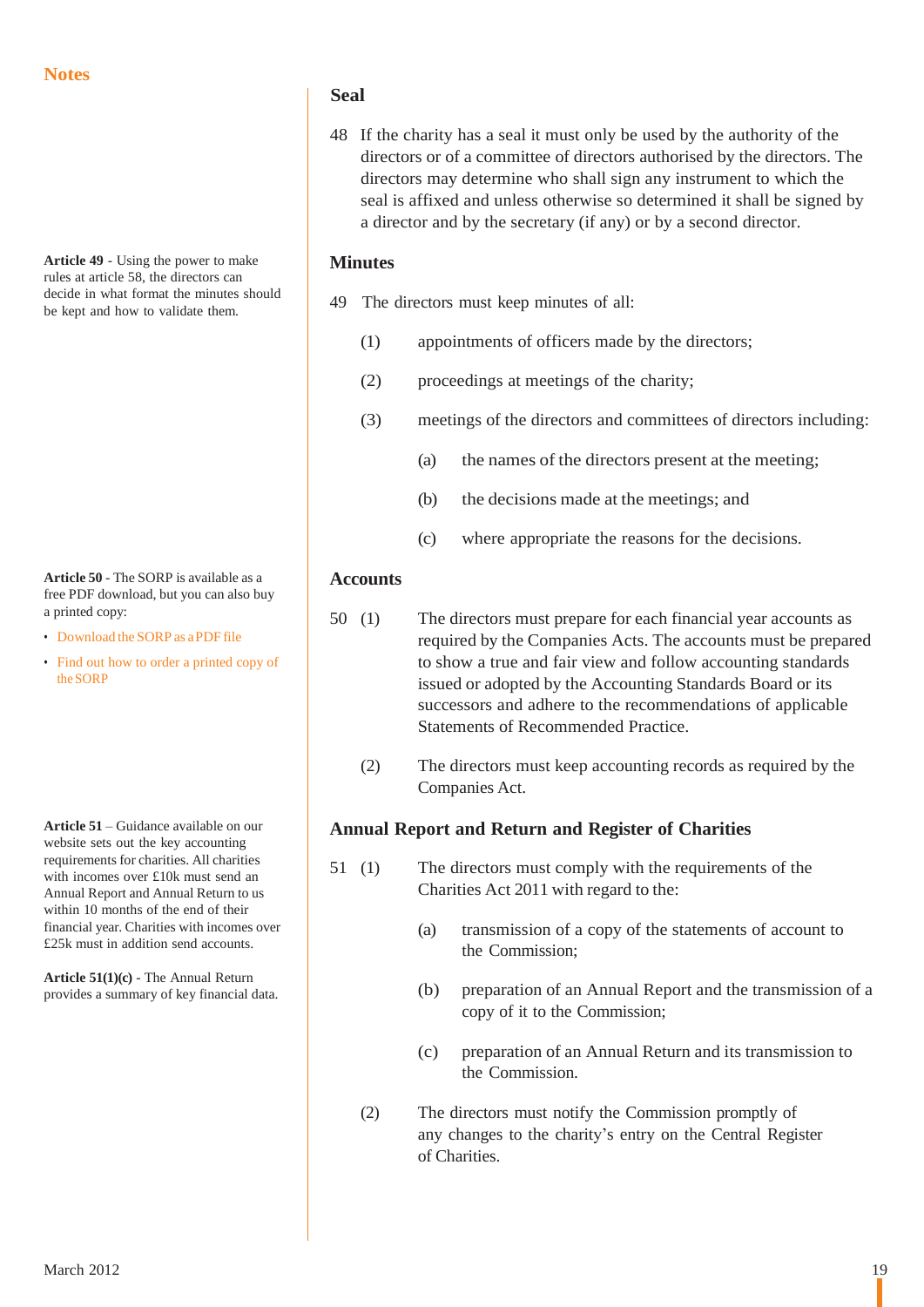**Articles 52, 53, 54, & 56** - There are detailed requirements with regard to electronic communications contained in the Companies Act 2006. Sections 308- 309 deal with the manner in which notice is to be given and the content of any notice on a website. Section 333 relates to sending documents relating to meetings etc in electronic form. Sections 1143-1148 and Schedules 4 and 5 deal with sending or supplying documents or information. Section 1168 contains definitions of 'hard copy' and 'electronic form' and other relevant terms.

### **Means of communication to be used**

- 52 (1) Subject to the articles, anything sent or supplied by or to the charity under the articles may be sent or supplied in any way in which the Companies Act 2006 provides for documents or information which are authorised or required by any provision of that Act to be sent or supplied by or to the charity.
	- (2) Subject to the articles, any notice or document to be sent or supplied to a director in connection with the taking of decisions by directors may also be sent or supplied by the means by which that director has asked to be sent or supplied with such notices or documents for the time being.
- 53 Any notice to be given to or by any person pursuant to the articles:
	- (1) must be in writing; or
	- (2) must be given in electronic form.
- 54 (1) The charity may give any notice to a member either:
	- (a) personally; or
	- (b) by sending it by post in a prepaid envelope addressed to the member at his or her address; or
	- (c) by leaving it at the address of the member; or
	- (d) by giving it in electronic form to the member's address.
	- (e) by placing the notice on a website and providing the person with a notification in writing or in electronic form of the presence of the notice on the website. The notification must state that it concerns a notice of a company meeting and must specify the place date and time of the meeting.
	- (2) A member who does not register an address with the charity or who registers only a postal address that is not within the United Kingdom shall not be entitled to receive any notice from the charity.
- 55 A member present in person at any meeting of the charity shall be deemed to have received notice of the meeting and of the purposes for which it was called.
- 56 (1) Proof that an envelope containing a notice was properly addressed, prepaid and posted shall be conclusive evidence that the notice was given.
	- (2) Proof that an electronic form of notice was given shall be conclusive where the company can demonstrate that it was properly addressed and sent, in accordance with section 1147 of the Companies Act 2006.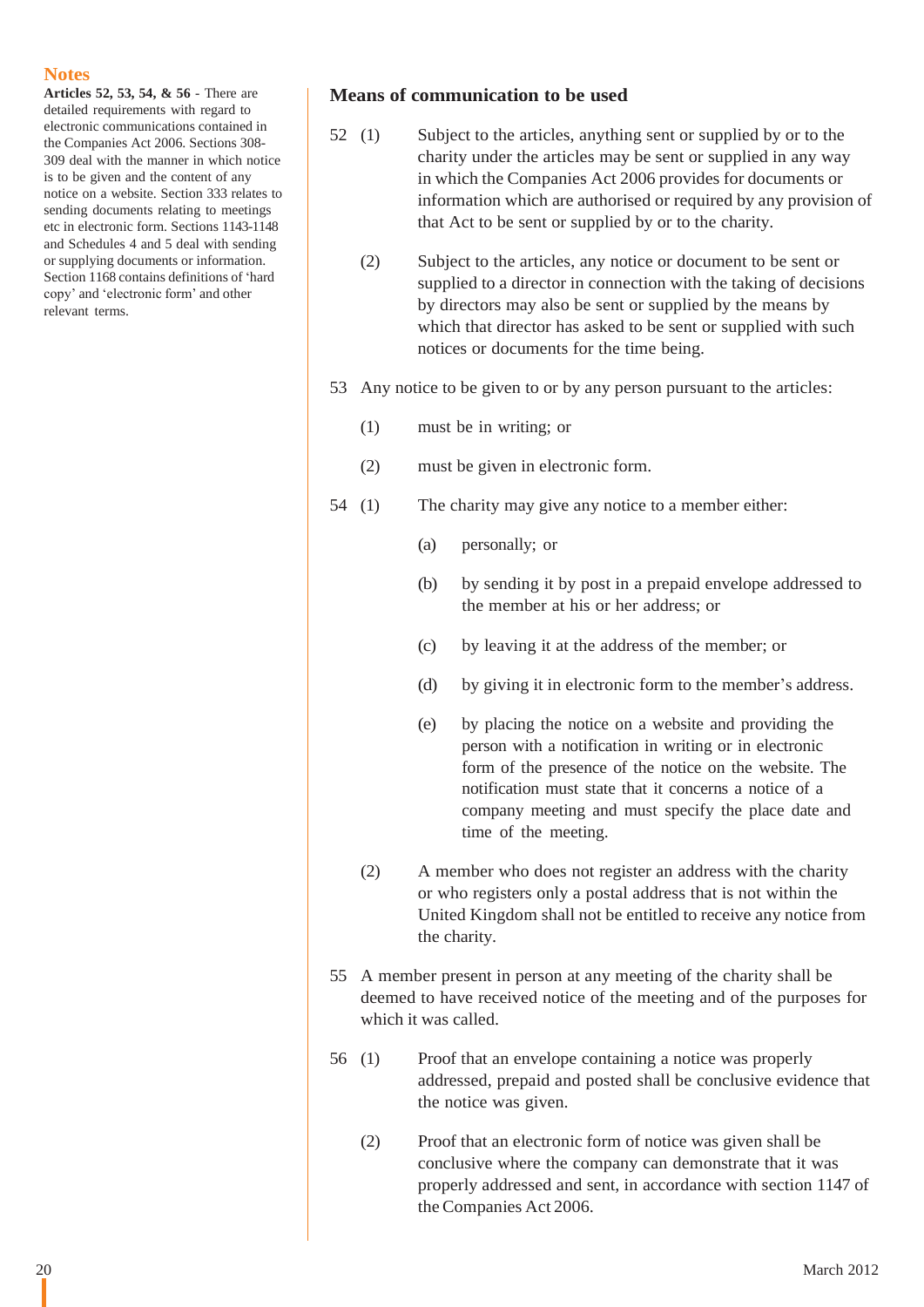**Article 57** - This provision is about the extent to which the directors should be protected ('indemnified') from liability. It reflects changes in the law made by the Companies Act 2006. Three options are given for indemnifying directors. It may be helpful to consult your own legal advisers about which approach is best for your charity.

The options here cater for the needs of most charities. The main differences are to do with whether the company wishes to indemnify its directors in individual cases, or whether this protection should be a right to which they are automatically entitled. Note that none of these options gives the company the power to grant a blanket indemnity to its directors – they are all limited to what is allowed by law and can only be exercised in the interests of the charity.

After considering the bullet points below, choose one option and delete the others:

- Option 1 gives the company the option to indemnify directors in any circumstances permitted by the Companies Act 2006. It does not confer any **right** to an indemnity. This option does not explicitly cover officers other than directors, but the general law implies an ability to indemnify them.
- Option 2 enables the company to provide a **right** to an indemnity for directors. A **power** to indemnify other officers may be implied.
- Option 3 enables the company to confer on **directors** the right to a **limited indemnity** as set out in the article.

**Article 57A** - This article is optional but would permit the charity to indemnify an auditor in the limited circumstances permitted by section 533 of the Companies Act 2006.

- (3) In accordance with section 1147 of the Companies Act 2006 notice shall be deemed to be given:
	- (a) 48 hours after the envelope containing it was posted; or
	- (b) in the case of an electronic form of communication, 48 hours after it was sent.

## **Indemnity**

- 57 (1) The charity may indemnify a relevant director against any liability incurred in that capacity, to the extent permitted by sections 232 to 234 of the Companies Act 2006.
	- (2) In this article a 'relevant director' means any director or former director of the charity.
- 57A The charity may indemnify an auditor against any liability incurred by him or her or it
	- (1) in defending proceedings (whether civil or criminal) in which judgment is given in his or her or its favour or he or she or it is acquitted; or
	- (2) in connection with an application under section 1157 of the Companies Act 2006 (power of Court to grant relief in case of honest and reasonable conduct) in which relief is granted to him or her or it by the Court.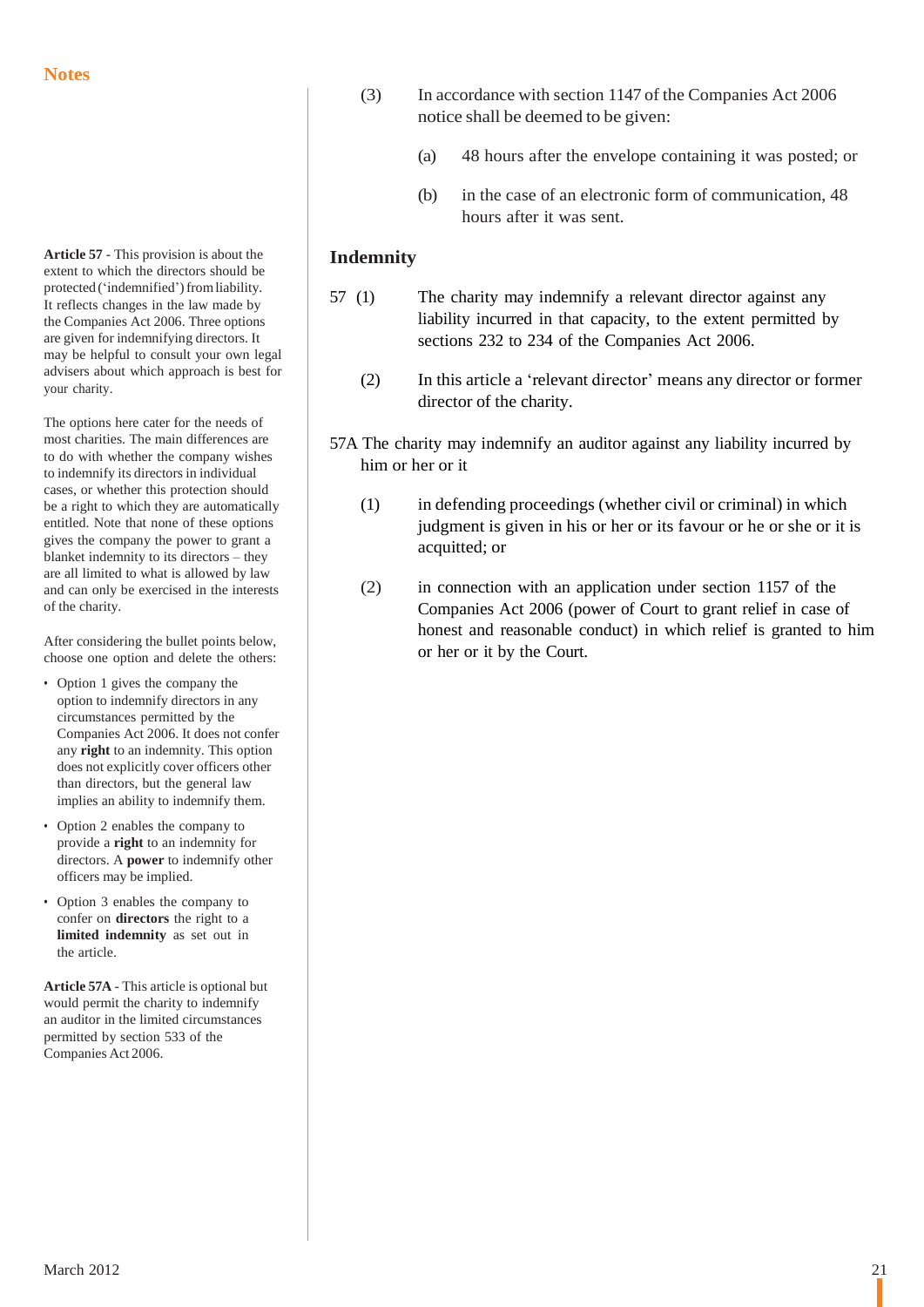## **Rules**

- 58 (1) The directors may from time to time make such reasonable and proper rules or bye laws as they may deem necessary or expedient for the proper conduct and management of the charity.
	- (2) The bye laws may regulate the following matters but are not restricted to them:
		- (a) the admission of members of the charity (including the admission of organisations to membership) and the rights and privileges of such members, and the entrance fees, subscriptions and other fees or payments to be made by members;
		- (b) the conduct of members of the charity in relation to one another, and to the charity's employees and volunteers;
		- (c) the setting aside of the whole or any part or parts of the charity's premises at any particular time or times or for any particular purpose or purposes;
		- (d) the procedure at general meetings and meetings of the directors in so far as such procedure is not regulated by the Companies Acts or by the articles;
		- (e) generally, all such matters as are commonly the subject matter of company rules.
	- (3) The charity in general meeting has the power to alter, add to or repeal the rules or bye laws.
	- (4) The directors must adopt such means as they think sufficient to bring the rules and bye laws to the notice of members of the charity.
	- (5) The rules or bye laws shall be binding on all members of the charity. No rule or bye law shall be inconsistent with, or shall affect or repeal anything contained in, the articles.

## **Disputes**

59 If a dispute arises between members of the charity about the validity or propriety of anything done by the members of the charity under these articles, and the dispute cannot be resolved by agreement, the parties to the dispute must first try in good faith to settle the dispute by mediation before resorting to litigation.

**Article 59** - It is good practice to include provisions for dealing with any disputes that arise between members of the charity. Litigation can be expensive, and litigation about the internal affairs of a charity would almost certainly constitute 'charity proceedings', which can be taken only with the Commission's authority. We would usually require the parties to a dispute to have tried mediation first.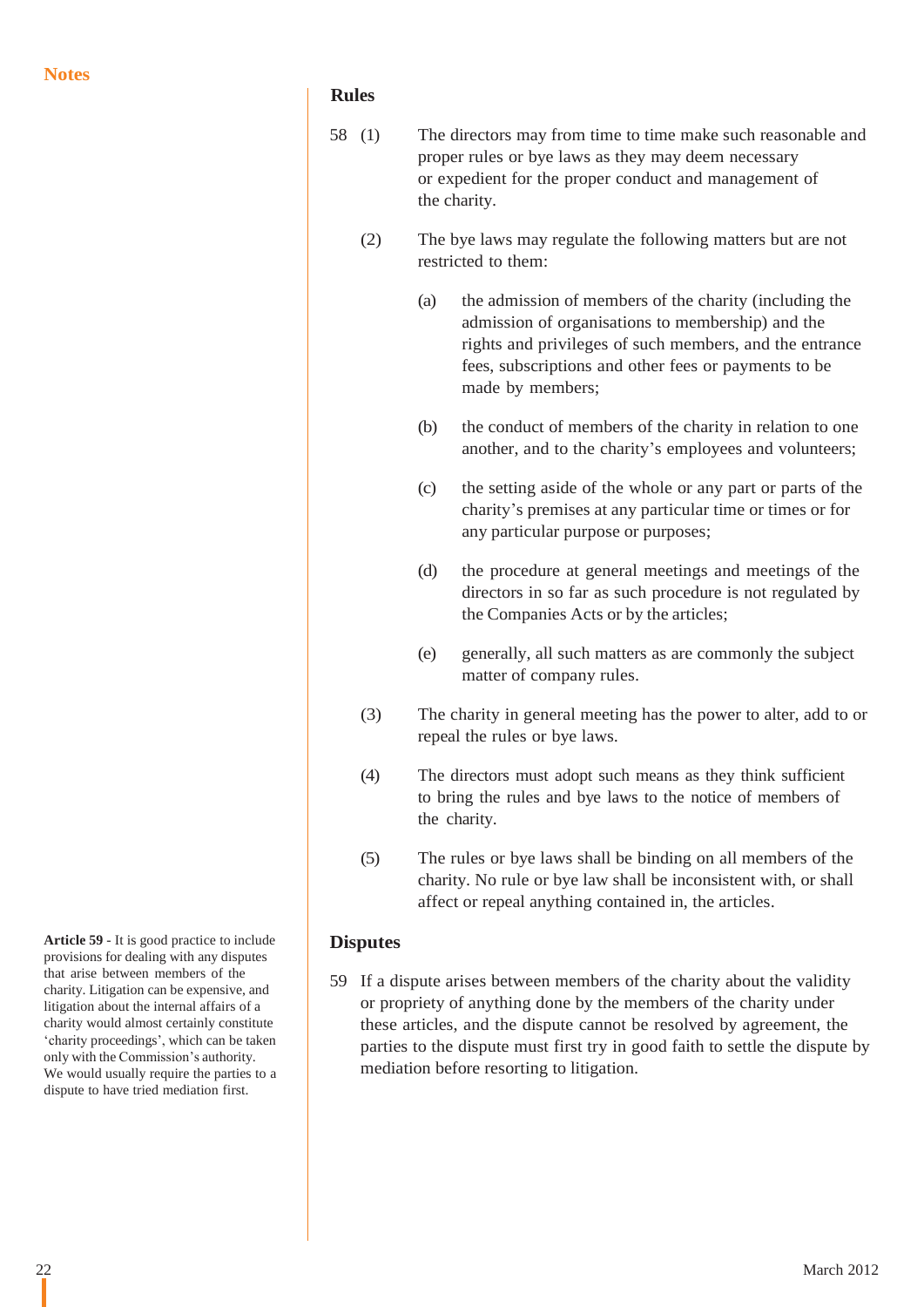**Article 60** - The charity has power under the Companies Acts to wind up. The directors must comply with company law in using that power and provide Companies House with the required documentation. In these circumstances, directors will need to send to us promptly a copy of the relevant resolution and a copy of the final accounts.

**Article 61** - This article explains some of the terms used in some of the other articles.

## **Dissolution**

- 60 (1) The members of the charity may at any time before, and in expectation of, its dissolution resolve that any net assets of the charity after all its debts and liabilities have been paid, or provision has been made for them, shall on or before the dissolution of the charity be applied or transferred in any of the following ways:
	- (a) directly for the Objects; or
	- (b) by transfer to any charity or charities for purposes similar to the Objects; or
	- (c) to any charity or charities for use for particular purposes that fall within the Objects.
	- (2) Subject to any such resolution of the members of the charity, the directors of the charity may at any time before and in expectation of its dissolution resolve that any net assets of the charity after all its debts and liabilities have been paid, or provision made for them, shall on or before dissolution of the charity be applied or transferred:
		- (a) directly for the Objects; or
		- (b) by transfer to any charity or charities for purposes similar to the Objects; or
		- (c) to any charity or charities for use for particular purposes that fall within the Objects.
	- (3) In no circumstances shall the net assets of the charity be paid to or distributed among the members of the charity (except to a member that is itself a charity) and if no resolution in accordance with article 60(1) is passed by the members or the directors the net assets of the charity shall be applied for charitable purposes as directed by the Court or the Commission.

## **Interpretation**

- 61. In article 7,sub-clause (2) of article 9 and sub-clause (2) of article 47 'connected person' means:
	- (1) a child, parent, grandchild, grandparent, brother or sister of the director;
	- (2) the spouse or civil partner of the director or of any person falling within sub-clause (1) above;
	- (3) a person carrying on business in partnership with the director or with any person falling within sub-clause (1) or (2) above;